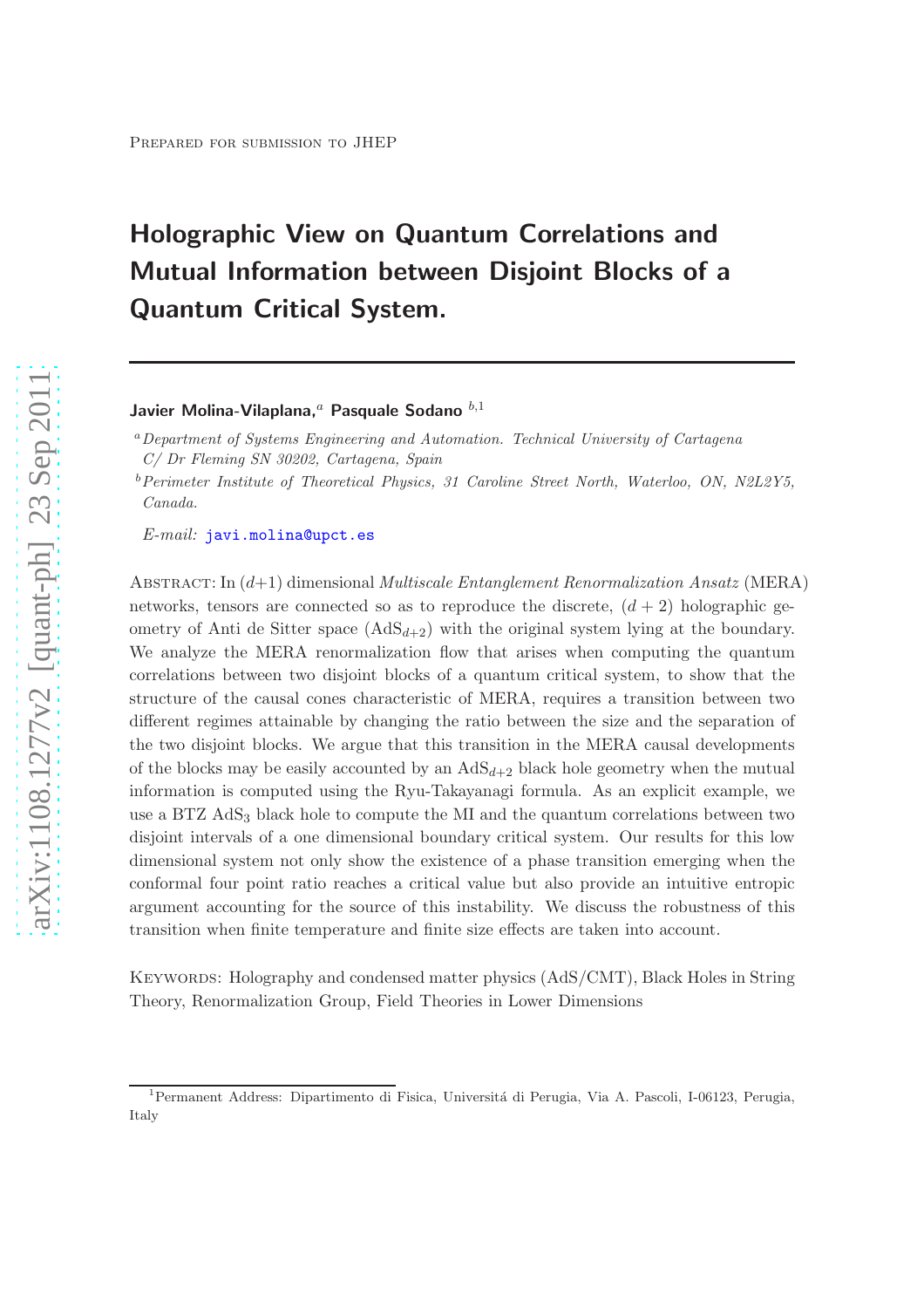## Contents

|                | 1 Introduction                                                    |                                                                    | 1         |  |
|----------------|-------------------------------------------------------------------|--------------------------------------------------------------------|-----------|--|
|                | 2 MERA induced AdS/CFT duality                                    |                                                                    | $\bf{5}$  |  |
|                | 2.1                                                               | Ryu-Takayanagi formula in the MERA induced AdS/CFT correspondence. | 6         |  |
|                | 2.2                                                               | Quantum correlations between disjoint blocks from MERA.            | 7         |  |
| $\mathbf{3}$   | The BTZ black hole                                                |                                                                    | 8         |  |
|                | 3.1                                                               | BTZ black hole solution                                            | 8         |  |
|                |                                                                   | 3.2 Dual CFT to the BTZ solution                                   | 10        |  |
|                |                                                                   | 3.3 Geodesics in the BTZ geometry                                  | 10        |  |
| $\overline{4}$ | Holographic Computation of Quantum Correlations and Mutual Infor- |                                                                    |           |  |
|                |                                                                   | mation for two disjoint intervals                                  | 11        |  |
| $5^{\circ}$    | <b>Concluding Remarks</b>                                         |                                                                    | 14        |  |
| ${\bf A}$      | Quantum correlators and MI in the rotating BTZ background         |                                                                    | <b>16</b> |  |

## <span id="page-1-0"></span>1 Introduction

Entanglement entropy (EE) is by now regarded as a valuable tool to witness the amount of entanglement in quantum field theories and many body systems. By partitioning a given system S into two complementary sets A and  $\tilde{\mathcal{A}}$  such that  $\mathcal{S} = \mathcal{A} \cup \tilde{\mathcal{A}}$ , the reduced density matrix  $\rho_A$  (*i.e.*, the density matrix for an observer accessing only the degrees of freedom of the subsystem  $\mathcal{A}$ ), is obtained by tracing the full density matrix  $\rho$  over the degrees of freedom contained in  $\tilde{A}$  *i.e,*  $\rho_A = \text{Tr}_{\tilde{A}}(\rho)$ . The EE accounts for the amount of quantum correlations between the complementary regions  $A$  and  $\tilde{A}$  and is defined as the von Neumann entropy of  $\rho_A$ ,

<span id="page-1-1"></span>
$$
S_{\mathcal{A}} = -\text{Tr}(\rho_{\mathcal{A}} \log \rho_{\mathcal{A}}). \tag{1.1}
$$

A standard approach to compute the entanglement entropy makes use of the replica trick  $[1-3]$ . The replica trick may be applied when the density matrix for the full system is represented by a path integral (as in the vacuum or in a thermal state); then, one can rather easily obtain the EE  $(1.1)$  of the subsystem A from the knowledge of,

<span id="page-1-2"></span>
$$
S_{\mathcal{A}} = -\frac{\partial}{\partial n} \text{Tr} \rho_{\mathcal{A}}^n |_{n=1} . \tag{1.2}
$$

In [\[3](#page-18-1)], it has been shown that, for  $d = 1$  quantum critical models,  $\text{Tr}\rho_{\mathcal{A}}^n = c_n(\ell_{\mathcal{A}}/\epsilon)^{-(c/6)(n-1/n)}$ , where  $\ell_A$  is the length of the interval  $A$ , c is the central charge of the conformal field theory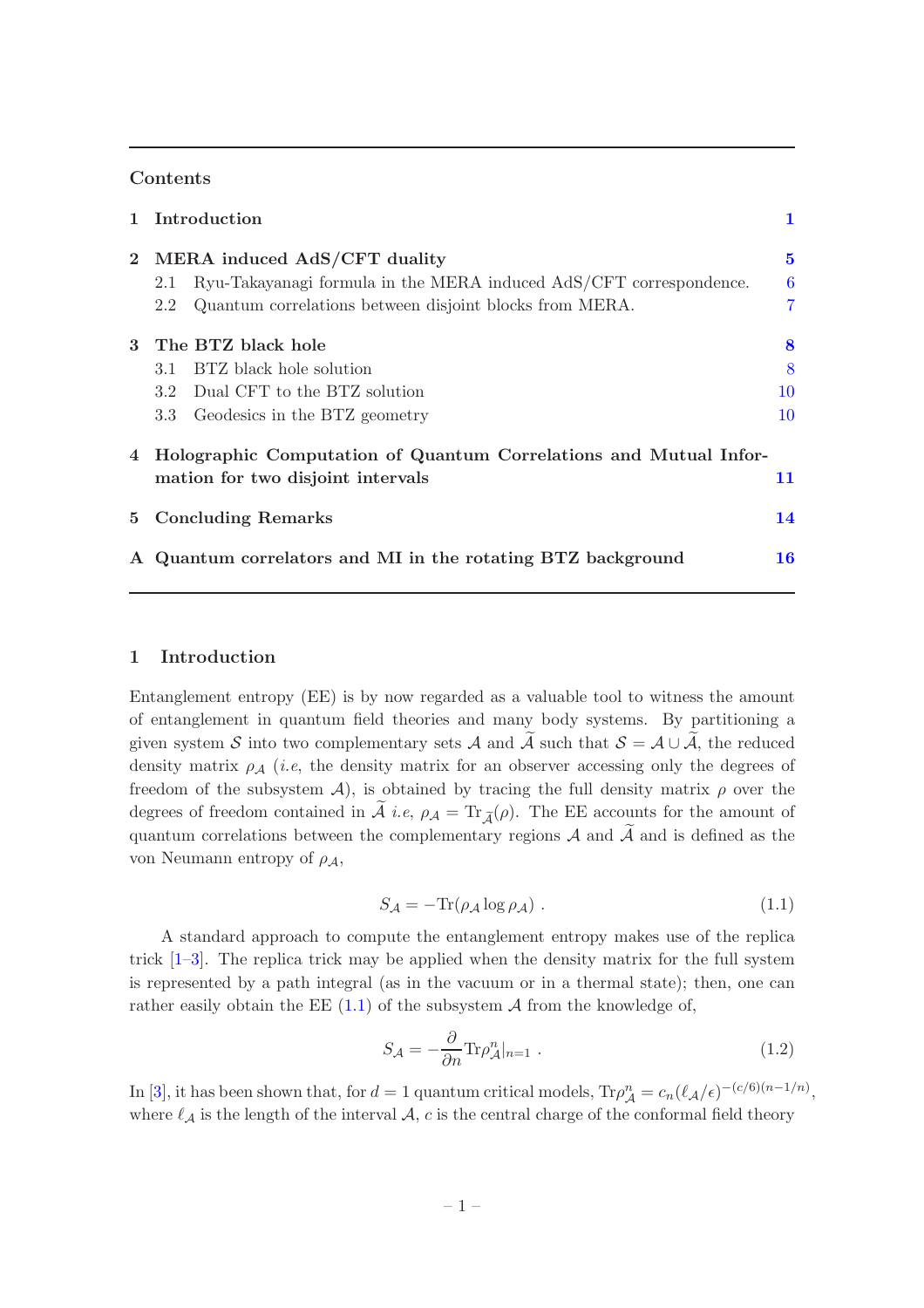(CFT) describing the given system at criticality and  $\epsilon$  is an ultraviolet cutoff. Using [\(1.2\)](#page-1-2), one obtains that the EE is given by,

$$
S_{\mathcal{A}} = \frac{c}{3} \log \left( \frac{\ell_{\mathcal{A}}}{\epsilon} \right) + s_1 , \qquad (1.3)
$$

where  $s_1$  is a non universal constant.

Using an alternative approach based on holography Ryu and Takayanagi (RT) derived a celebrated formula yielding the EE of the region  $A$  provided that the (boundary) conformal field theory describing the critical system admits an holographic gravity dual [\[4,](#page-18-2) [5\]](#page-18-3). In the RT approach, the EE is obtained from the computation of a minimal surface in the dual higher dimensional gravitational geometry (bulk theory); as a result, the entanglement entropy  $S_A$  in a CFT<sub>d+1</sub> is given by the celebrated area law relation,

<span id="page-2-0"></span>
$$
S_{\mathcal{A}} = \frac{\text{Area}(\gamma_{\mathcal{A}})}{4G_N^{(d+2)}} \,, \tag{1.4}
$$

where d is the spatial dimension of the boundary CFT,  $\gamma_A$  is the d-dimensional static minimal surface in  $AdS_{d+2}$  whose boundary and area are given by  $\partial A$  and  $Area(\gamma_{\mathcal{A}})$ , respectively.  $G_N^{(d+2)}$  $N^{(d+2)}$  is the  $d+2$  dimensional Newton constant. The RT proposal is physically appealing since looking for the minimal surface  $\gamma_A$  separating the degrees of freedom contained in region  $A$  from those contained in  $\tilde{A}$  amounts to search for the severest entropy bound on the information hidden in the  $AdS_{d+2}$  region related with  $\tilde{A}$ . For  $d = 1$ , eq. [\(1.4\)](#page-2-0) becomes [\[4](#page-18-2)],

<span id="page-2-5"></span>
$$
S_{\mathcal{A}} = \frac{\text{Length}(\gamma_{\mathcal{A}})}{4G_N^{(3)}}\,. \tag{1.5}
$$

Although the RT formula has not been rigorously proven its validity is supported by very comforting evidence.<sup>[1](#page-2-1)</sup> For instance, one may show  $[8]$  that it provides a simple tool to prove the strong subadditivity of EE, *i.e* given two regions  $A$  and  $B$ ,

<span id="page-2-2"></span>
$$
S_A + S_B \geq S_{A \cup B} + S_{A \cap B} ; \qquad (1.6)
$$

furthermore, eq.  $(1.4)$  together with  $(1.6)$  may be used also (at least in the context of strongly coupled gauge theories, *i.e* at a t'Hooft coupling  $\lambda \gg 1$ ) to derive the concavity property of coplanar Wilson loops defined on curves  $C_A = \partial A$  and  $C_B = \partial B$  lying in the same two dimensional plane. Namely,

<span id="page-2-3"></span>
$$
\langle W(C_A) \rangle \langle W(C_B) \rangle \le \langle W(C_{A \cup B}) \rangle \langle W(C_{A \cap B}) \rangle , \qquad (1.7)
$$

where  $C_{A\cup B} = \partial(A \cup B)$  and  $C_{A\cap B} = \partial(A \cap B)$ . To derive [\(1.7\)](#page-2-3) one only needs to note that, from the Maldacena conjecture [\[9](#page-19-1)], the expectation value of a Wilson loop defined along a curve C is related to the area of the minimal surface  $\gamma$  bounded by C by,

<span id="page-2-4"></span> $\langle W(C) \rangle \simeq \exp(-\sqrt{\lambda} \text{Area}(\gamma)).$  (1.8)

<span id="page-2-1"></span><sup>&</sup>lt;sup>1</sup>See  $[6, 7]$  $[6, 7]$  for some interesting attempts to derive it.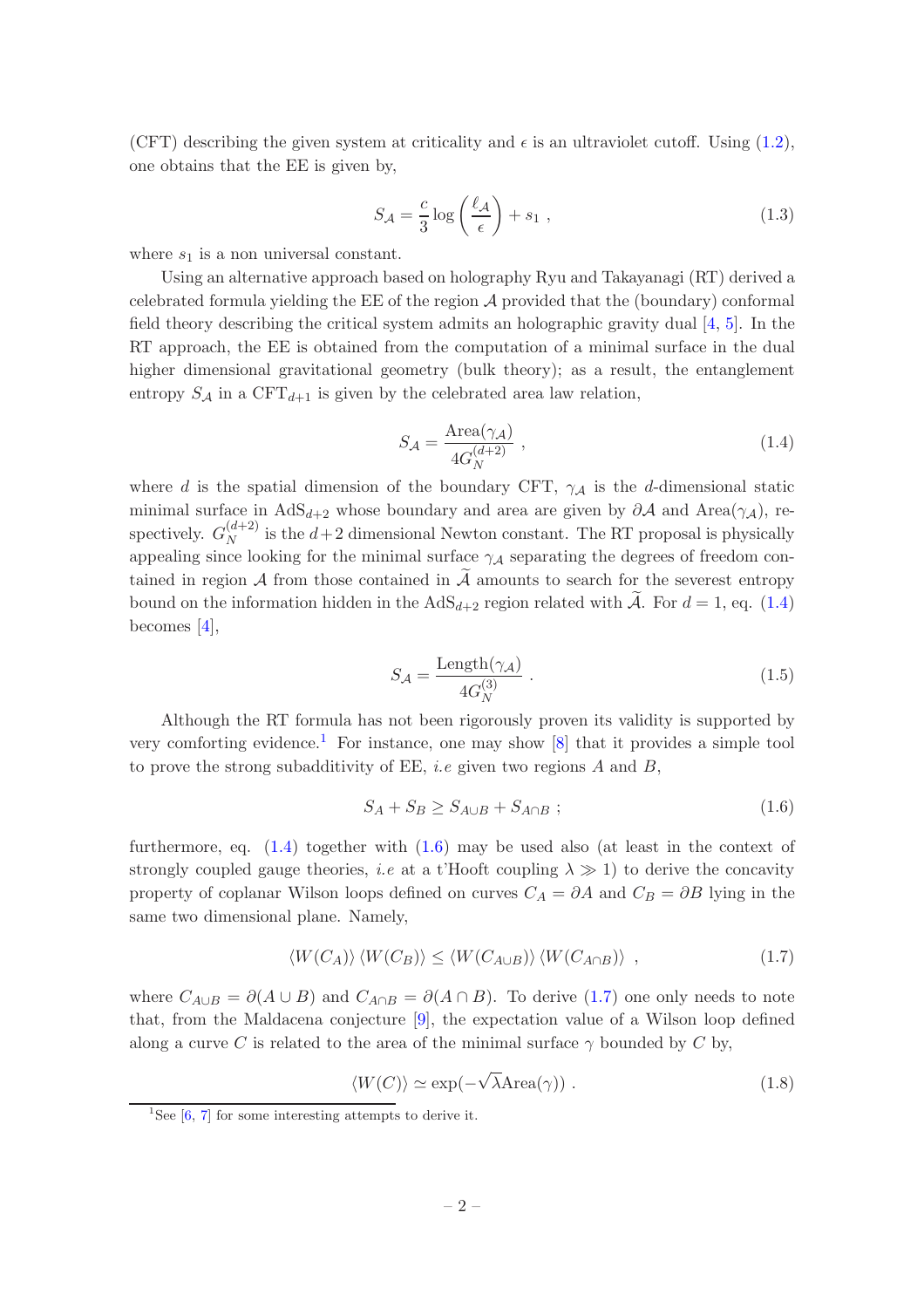If in [\(1.8\)](#page-2-4) one takes  $C = C_A = \partial A$  and  $\gamma = \gamma_A$ , using [\(1.4\)](#page-2-0) one can establish, up to a constant that  $S_A \sim -\log \langle W(\partial A) \rangle$ . Similar arguments yield  $S_B \sim -\log \langle W(\partial B) \rangle$ ,  $S_{A\cup B} \sim -\log \langle W(\partial (A \cup B)) \rangle$  and  $S_{A\cap B} \sim -\log \langle W(\partial (A \cap B)) \rangle$ . As a result, using [\(1.6\)](#page-2-2), one gets  $(1.7)$ .

The minimal curves used in the RT formula, allow also to compute the two point functions of conformal primary operators of  $CFT_{d+1}$  with an holographic gravity dual that is an asymptotically  $AdS_{d+2}$  space-time. The holographic computation of the correlation functions of these operators yields [\[10\]](#page-19-3),

$$
\langle \mathcal{O}(x_i)\mathcal{O}(x_j)\rangle \sim \exp(-\Delta \operatorname{Length}(\gamma_{ij})) , \qquad (1.9)
$$

where  $\Delta$  is the operator scaling dimension and  $\gamma_{ij}$  is minimal curve in the bulk geometry connecting the boundary points  $x_i$  and  $x_j$ .

Very interesting issues [\[11](#page-19-4)], [\[12\]](#page-19-5) arise if one regards  $A$  as the union of several disjoint regions  $\mathcal{A} = \bigcup_i A_i$  and  $\mathcal A$  as its complement. In the simplest case one may consider two disjoint blocks A and B such that  $\mathcal{A} = A \cup B$ . In the analysis of those situations it is most convenient to compute the mutual information  $(MI)$  between regions A and B, which is defined by

$$
I_{(A:B)} = S_A + S_B - S_{A \cup B} . \tag{1.10}
$$

MI measures the amount of correlation (classical and quantum) between the spatially disconnected regions  $A$  and  $B$  and acts as an upper bound on the quantum correlations between operators defined in those regions [\[13](#page-19-6)]; namely,

<span id="page-3-2"></span>
$$
I_{(A:B)} \ge \frac{(\langle \mathcal{O}_A \mathcal{O}_B \rangle - \langle \mathcal{O}_A \rangle \langle \mathcal{O}_B \rangle)^2}{2|\mathcal{O}_A|^2|\mathcal{O}_B|^2} \,. \tag{1.11}
$$

The correlators  $\langle \mathcal{O}_A \mathcal{O}_B \rangle$  as well as  $I_{(A:B)}$  for two spatially disconnected regions disclose relevant information about the spatial distribution of entanglement in a given state of the system. However, for two disjoint blocks, neither the MI nor the quantum correlation functions happen to be a proper measure of the entanglement since  $A \cup B$  is not a pure state. A true measure of entanglement, requires the computation of *negativity* [\[14](#page-19-7)] which is a quite challenging task using field theory methods. [2](#page-3-0)

By means of the replica trick, the computation of  $I_{(A:B)}$  requires the knowledge of  $S_{A\cup B} = -\text{Tr}(\rho_{A\cup B} \log \rho_{A\cup B})$  with  $\rho_{A\cup B} \equiv \text{Tr}_{\tilde{A}} \rho$ , for which very little is known so far. For two spatially separated regions A and B, the only exact result for  $S_{A\cup B}$ , has been obtained for free massless fermions in two dimensions [\[17](#page-19-8), [18](#page-19-9)] but it remains unknown in its general form for other physically relevant theories such as the free compactified boson [\[12](#page-19-5)]. In a recent paper [\[12](#page-19-5)],  $\text{Tr}\rho_{A\cup B}^n$  for two disjoint intervals A and B - of length l  $(|u_1 - v_1| = |u_2 - v_2| = l)$  separated by a distance  $d = |v_1 - u_2|$ - has been computed yielding,

<span id="page-3-1"></span>
$$
\text{Tr}\rho_{A\cup B}^n = c_n^2 \left( \frac{|u_1 - v_1||u_2 - v_2|}{|u_1 - u_2||v_1 - v_2||u_1 - v_2||v_1 - u_2|} \right)^{\frac{c}{6}(n-1/n)} \mathcal{F}_n(x) , \qquad (1.12)
$$

<span id="page-3-0"></span><sup>2</sup>See, for instance, [\[15](#page-19-10), [16](#page-19-11)] for a discussion of this issue and some numerical examples.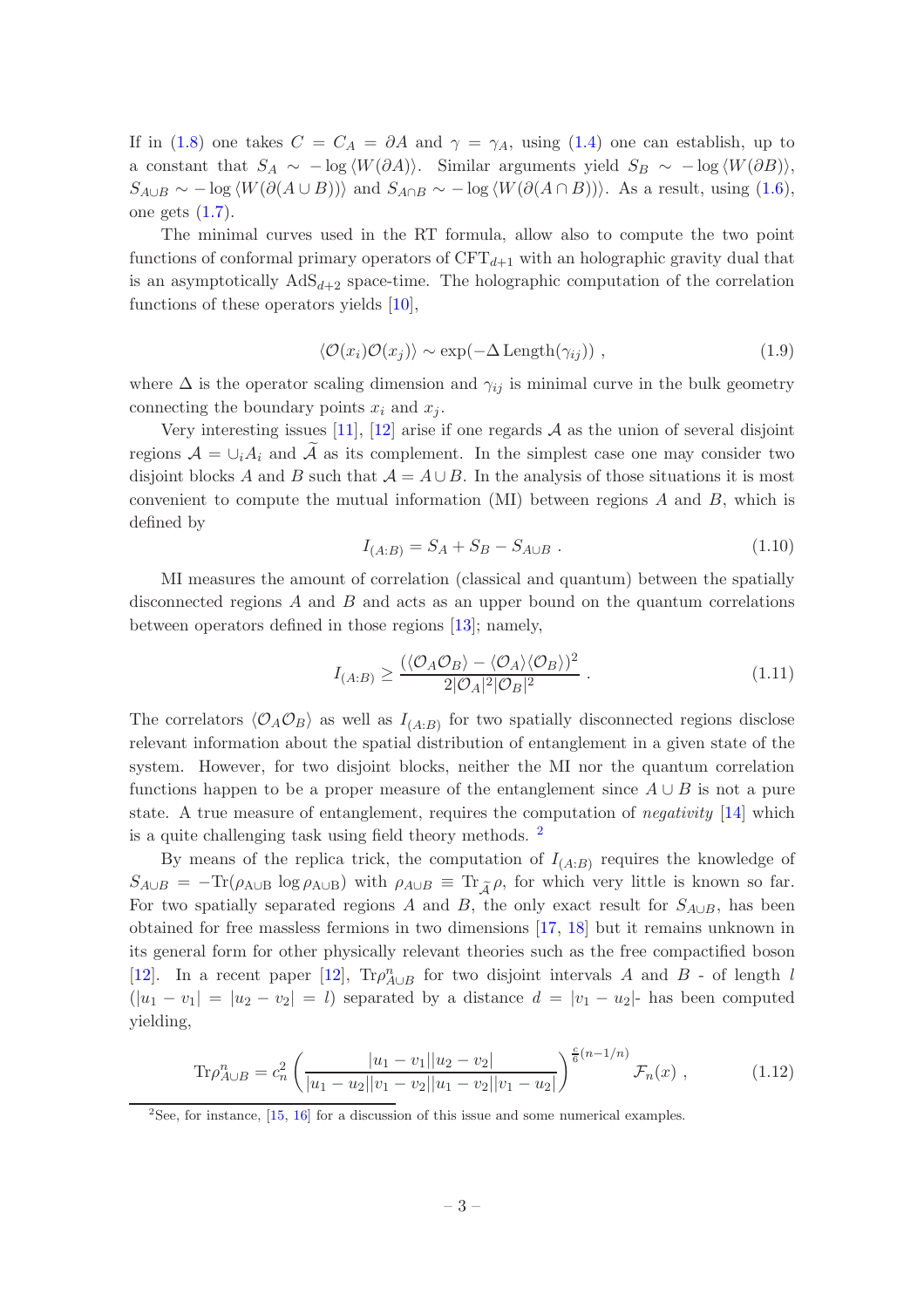with  $x$  being the conformal four-point ratio defined as

<span id="page-4-0"></span>
$$
x = \frac{|u_1 - v_1||u_2 - v_2|}{|u_1 - u_2||v_1 - v_2|} = \frac{l^2}{(l + d)^2}.
$$
\n(1.13)

The function  $\mathcal{F}_n(x)$  depends explicitly on the full operator content of the theory and is, of course, model dependent. However, the analytic continuation of  $\mathcal{F}_n(x)$  to  $n = 1$  in eq.  $(1.12)$  is hard to attain and this makes the computation of  $I_{(A:B)}$  between disconnected regions a rather difficult task within this approach.

In a recent work [\[19](#page-19-12)], using the RT formula for  $d = 1$  quantum critical system, it has been predicted the occurrence of a phase transition probed by the computation of the MI between two disjoint intervals of the boundary  $CFT_{d+1}$ ; namely, as the conformal four point ratio crosses a critical value the MI vanishes. Using exact methods, the vanishing of the MI has been confirmed to occur also for the critical XX spin chain [\[20](#page-19-13)]. This result is quite surprising from a quantum information point of view since, when the MI vanish, the  $\rho_{A\cup B}$  factorizes into  $\rho_{AB} = \rho_A \otimes \rho_B$ , implying that the two blocks are completely decoupled from each other and, thus, also the entanglement should be rigorously zero. In [\[19](#page-19-12)] it has been pointed out that,

<span id="page-4-1"></span>
$$
I_{(A:B)}(x) = \begin{cases} 0, & x < 1/2 \\ (c/3) \log (x/(1-x)), & x \ge 1/2 \end{cases},
$$
 (1.14)

where x is the conformal four point ratio defined in  $(1.13)$ . Equation  $(1.14)$  states that  $I_{(A:B)} = 0$  for  $x < 1/2$  and it has a discontinuous first derivative at  $x_0 = 1/2$ . As argued in [\[19](#page-19-12)], the discontinuity in the first derivative of the MI occurs since the shape of the geodesics  $(i.e.,$  of the minimal surfaces in the bulk connecting the two disjoint intervals of the boundary critical system) changes, as  $x$  varies, due to the switching between two saddle points of the Euclidean action [\[6](#page-18-4), [19\]](#page-19-12) much similar to the one observed in [\[21](#page-19-14)].

In this paper, inspired by the analysis carried in  $[22-24]$ , we exploit the holographic structure of the Multiscale Entanglement Renormalization Ansatz (MERA) tensor networks, to analyze the correlations between disjoint blocks of a critical system described by a  $(d + 1)$  dimensional conformal field theory lying at the boundary of an asymptotically  $AdS_{d+2}$  spacetime. In order to get an hint on the pertinent ansatz for the metric to be used, we observe that, when computing the quantum correlations between two disjoint blocks of a boundary quantum critical system, the structure of the causal cones characteristic of MERA [\[25](#page-19-17), [26\]](#page-19-18) implies the existence of two different regimes attainable by changing a parameter depending on the ratio between the size and the separation of the disjoint blocks. We argue that this transition may be accounted by an  $AdS_{d+2}$  black hole geometry and use the RT formula to compute the MI between the two disjoint regions of the boundary critical system. As an explicit example, we use a  $BTZ AdS<sub>3</sub>$  black hole to compute the MI and the quantum correlations between two disjoint intervals of a one dimensional boundary critical system: here, our analysis not only confirms the existence of a phase transition emerging when the conformal four point ratio reaches a critical value but also provides a rather intuitive entropic argument accounting for the source of this instability. Finally, we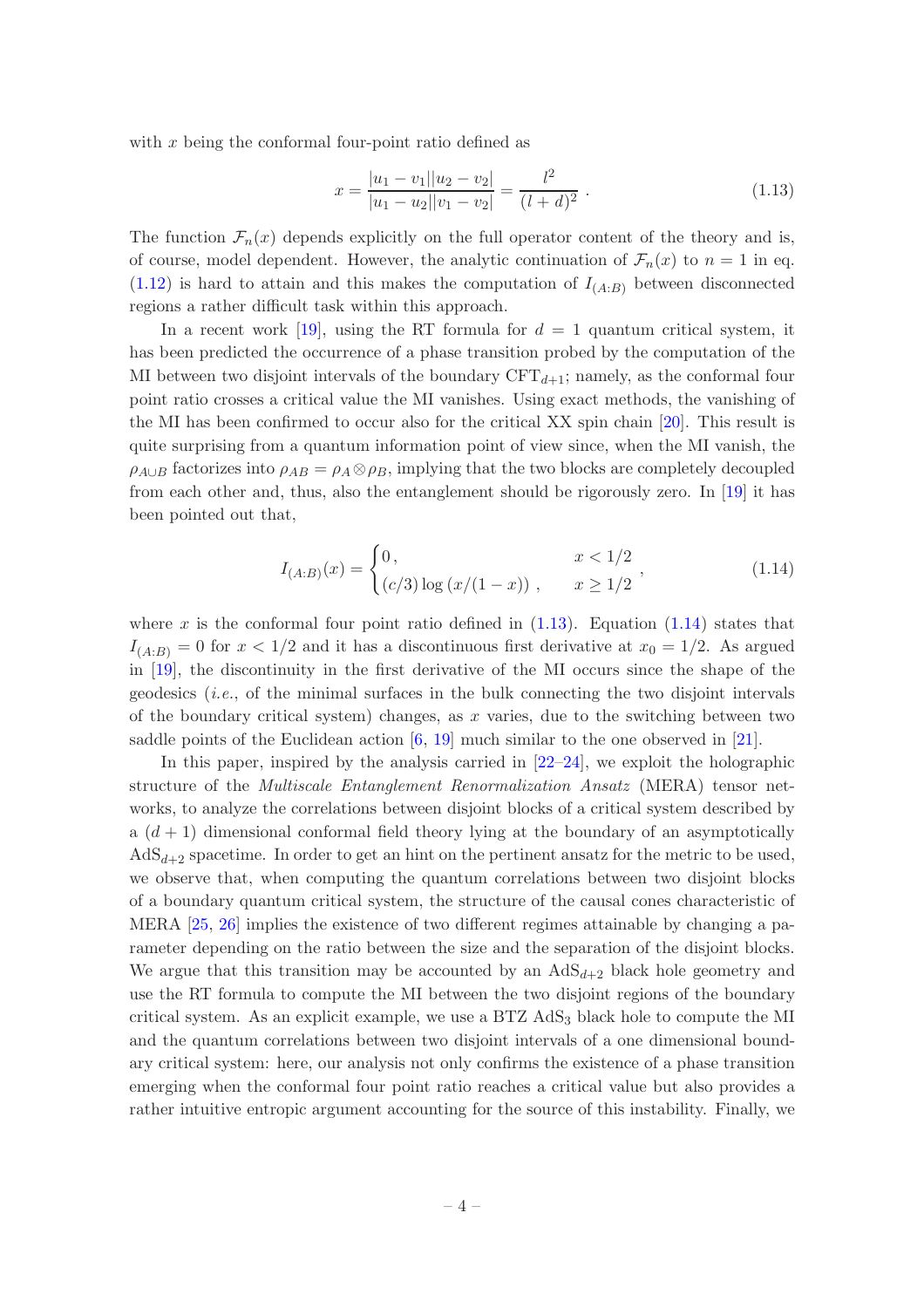investigate how the holographic computation of the MI between two disjoint blocks may be affected by finite size (and temperature) effects. Besides its appealing beauty, we feel that a remarkable merit of the holographic approach is that it can help in establishing fruitful connections between the phase transition analyzed in  $[6, 19]$  $[6, 19]$  $[6, 19]$  and analogous phase transitions exhibited by disconnected operators such as the one occurring for disconnected Wilson loops found in [\[27](#page-19-19)].

The paper is organized as follows: in Section 2, we review the MERA induced AdS/CFT duality  $[22, 24]$  $[22, 24]$  and analyze its relationship with the RT holographic formula  $[4, 5]$  $[4, 5]$ ; there, we argue that, when considering two disjoint blocks of the boundary CFT describing the critical system, the MERA induced AdS/CFT duality leads rather naturally to the emergence of an AdS black hole as the relevant space time metric in the dual bulk space. In Section 3 we briefly review the geometrical properties arising when the space time metric in the bulk is described by an  $AdS_3$  BTZ black hole; there we point out also how a BTZ black hole metric in the MERA induced dual  $AdS<sub>3</sub>$  space easily accounts for the finite temperature corrections to the EE. In Section 4 we use the RT formula [\[4,](#page-18-2) [5](#page-18-3)] to compute the MI and the quantum correlations between two disjoint intervals in the  $CFT<sub>2</sub>$  dual to the  $AdS<sub>3</sub> BTZ geometry$ ; there we show that the RT formula, when computed using the  $AdS<sub>3</sub>$ BTZ geometry, naturally accounts for the phase transition discovered in [\[19](#page-19-12)] and provide an entropic argument accounting for the emergence of this instability. Finally, in Section 5 we summarize our results. In the appendix A we use our approach to compute the MI and quantum correlations between disjoint intervals of the boundary quantum critical system when the metric of the MERA induced AdS<sub>3</sub> space is described by a spinning BTZ black hole.

## <span id="page-5-0"></span>2 MERA induced AdS/CFT duality

In [\[22\]](#page-19-15), it was firstly observed that MERA [\[25](#page-19-17)] may give rise to a realization of the AdS/CFT correspondence [\[9\]](#page-19-1). This observation has been subsequently developed in [\[24\]](#page-19-16). MERA is a real space renormalization group technique based on a series of consecutive coarse-graining transformations reducing the amount of entanglement in a block of lattice sites of a critical system before truncating its Hilbert space. Namely, by renormalizing the amount of entanglement in a given system, the MERA procedure controls the growth of the sites Hilbert space dimension along successive scaling transformations. This entanglement renormalization procedure may be encoded in a tensor network arranged in a set of different levels  ${w_k}_{k=0}^M$  accounting for the consecutive renormalization steps and, for quantum systems at criticality, it shows a characteristic fractal structure. The tensor network implements a renormalization group transformation which is local in space and scales local operators into local operators. Furthermore, using MERA, it has been shown that quantum correlations in the ground state of one and two dimensional critical quantum many body systems, could be arranged in layers corresponding to different length scales i.e to different steps in the renormalization process.

As pointed out in [\[22](#page-19-15)[–24](#page-19-16)], the entanglement structure in a quantum critical many body system, defines a higher dimensional geometry via the renormalization process described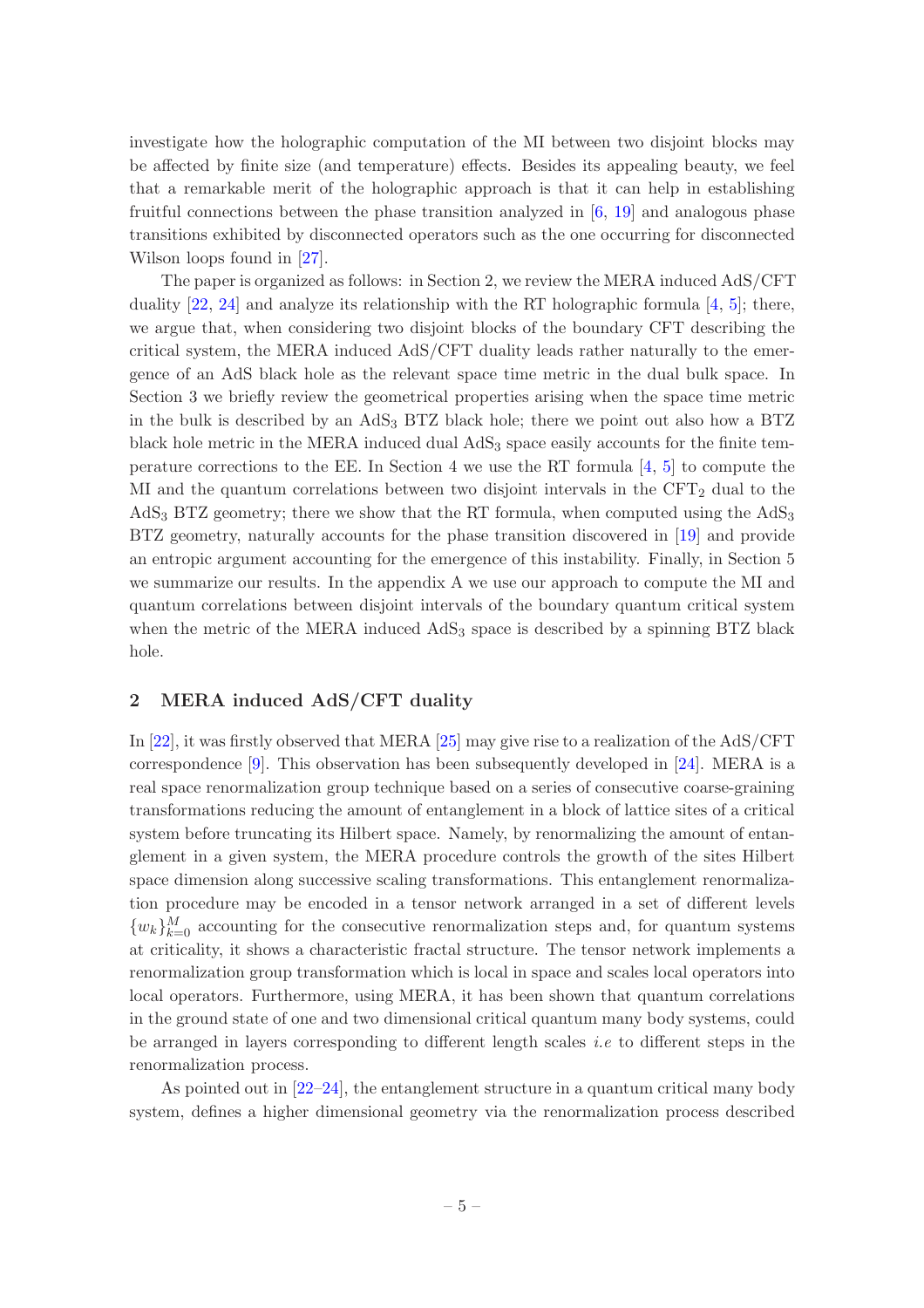by the scale invariant MERA tensor network. The emerging geometry can be engineered as follows: all the sites in the MERA tensor network are arranged in layers, each representing a different scale (coarse graining renormalization step). As a result, besides the coordinates labelling the position and the time  $t$ , in MERA, one may add a "radial" coordinate  $z$ labelling the hierarchy of scales. Then, the higher dimensional geometry defined by MERA may be usefully visualized by locating cells around all the sites of the tensor network representing the quantum state: these cells are unit cells filling up the emerging "bulk" geometry and the size of each cell is defined to be proportional to the entanglement entropy of the site in the cell. As a result of this procedure a gravity dual picture of the bulk emerges quite naturally from the entanglement of the degrees of freedom of the critical system lying on the boundary [\[28](#page-19-20)].

The discrete geometry emerging at the critical point is a discrete version of Anti de Sitter space (AdS) [\[22,](#page-19-15) [24\]](#page-19-16). For a one-dimensional quantum critical system with a space coordinate labelled by X, the continuous isometry  $w \to w + \alpha$ ,  $X \to e^{\alpha} X$  of the metric

<span id="page-6-1"></span>
$$
ds^2 \sim dw^2 + e^{-2w} dX^2 \t\t(2.1)
$$

is replaced by the MERA's discretized version,  $w \to w + k$ ,  $X \to 2^k X$  or  $X \to 3^k X$ depending on the binary or ternary implementation of the renormalization algorithm [\[26\]](#page-19-18). The analog of  $w = \log z$  in the tensor network is simply the variable labelling the number of renormalization steps carried out by the MERA algorithm.

When considering a continuous version of MERA [\[29\]](#page-20-0), the discrete AdS-like geometry given by  $(2.1)$ , approaches its continuous version *i.e* the 3-dimensional AdS space with the scale invariant metric,

<span id="page-6-2"></span>
$$
ds^{2} = \frac{\ell^{2}}{z^{2}} \left( -dt^{2} + dz^{2} + dX^{2} \right) .
$$
 (2.2)

In  $(2.2)$ ,  $\ell$  is a constant called the AdS radius; it has the dimension of a length and it is related with the curvature of the AdS space. With this choice of the space time coordinates the one dimensional quantum critical system lies at the boundary  $(z = 0)$  of the bulk geometry.

# <span id="page-6-0"></span>2.1 Ryu-Takayanagi formula in the MERA induced AdS/CFT correspondence.

There is a striking relationship between the RT formula and the computation of the entanglement entropy in MERA. Using MERA, the reduced density matrices and hence the quantum correlations are determined by the structure of the causal cones [\[25\]](#page-19-17). The causal cone  $\mathcal{CC}(\mathcal{B})$  of a block  $\mathcal{B}$  of l sites of the boundary critical system, is determined by grouping - following all the levels of the MERA tensor network- all the renormalizing operators and sites which may affect the sites in the block  $\beta$ . As a result, to compute the entropy  $S_{\beta}$  of the block  $\beta$  it is necessary to trace out any site in the bulk geometry defined by the tensor network which does not lie in the  $\mathcal{CC}(\mathcal{B})$  of the block.

The boundary of the  $\mathcal{CC}(\mathcal{B})$  is a curve  $\gamma_{\mathcal{B}}$  in the MERA induced AdS higher dimensional geometry. The length of  $\gamma_B$  is, by definition, the sum of the entropies of all the traced out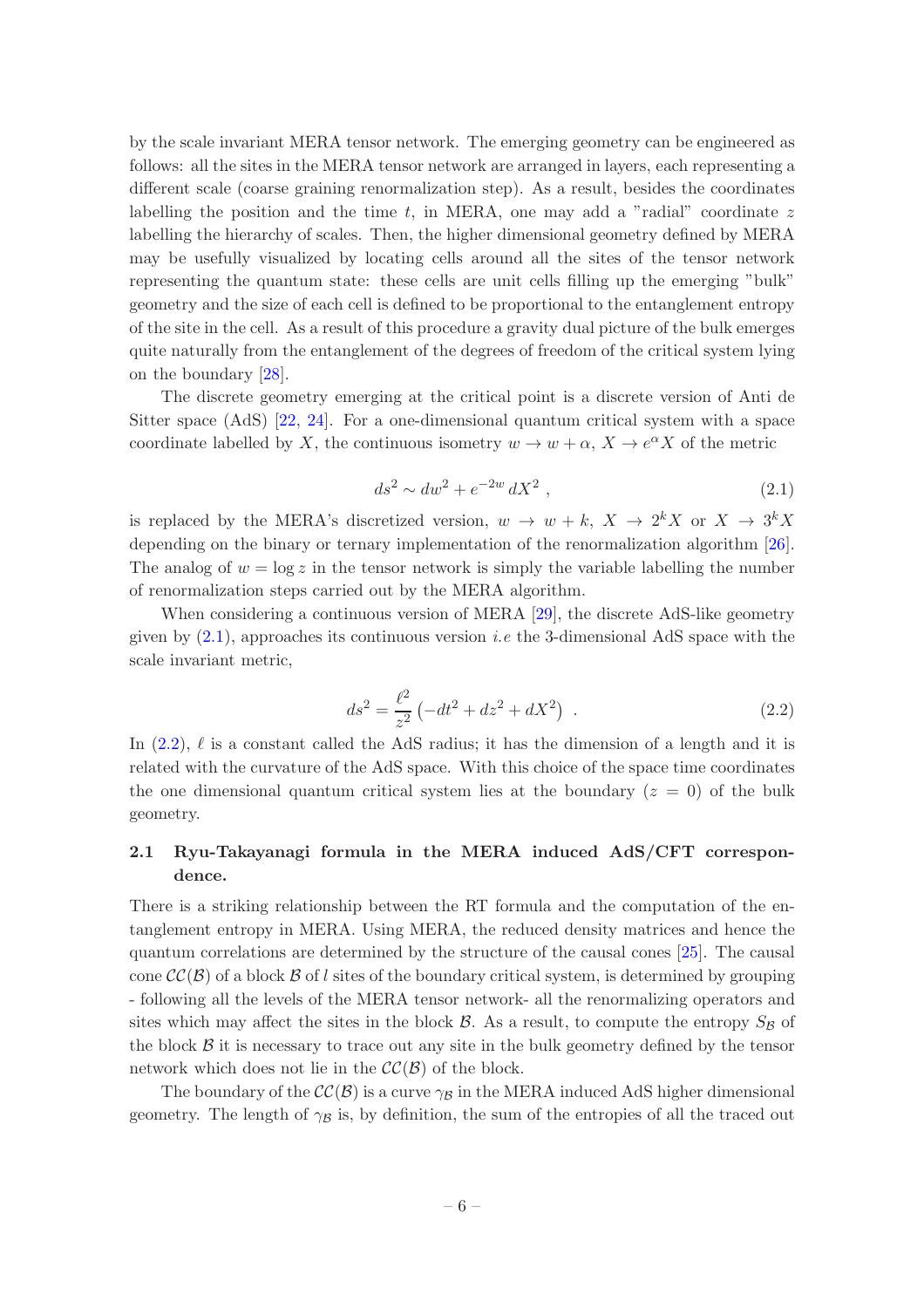sites [\[22,](#page-19-15) [25](#page-19-17)], and thus provides an upper bound for the entropy  $S_B$  of  $\beta$  [\[24](#page-19-16)],

<span id="page-7-1"></span>
$$
S_{\mathcal{B}} \leq \text{Length}(\gamma_{\mathcal{B}}) \tag{2.3}
$$

The close relationship with the geometrical RT formula comes about when one realizes that  $\gamma_B$  can be regarded as the minimal curve of RT, since it counts the minimal number of sites which must be traced out in the coarse graining process. Indeed, the minimal curve  $\gamma_B$  in an optimized scale invariant MERA network [\[24](#page-19-16)] has proven to saturate the bound given in [\(2.3\)](#page-7-1); this has been confirmed by explicit computation in one dimensional critical systems, where it has been shown that  $S_B \sim \frac{c}{3}$  $\frac{c}{3}$  log *l* [\[25](#page-19-17)]. Since  $\gamma_B$  arises as a boundary of the  $\mathcal{CC}(\mathcal{B})$ , it can be interpreted as an holographic screen which optimally separates the region in the bulk described by the degrees of freedom of  $\beta$ , from its complementary region  $\mathcal{B}$ .

#### <span id="page-7-0"></span>2.2 Quantum correlations between disjoint blocks from MERA.

In order to use MERA for computing the two point correlation functions, one should first observe that, the  $\mathcal{C}\mathcal{C}$ s of two operators located at points  $s_1$  and  $s_2$  of the boundary critical system always grow (*i.e* the number of sites inside a  $\mathcal{CC}(s_i)$  at MERA level  $w_k$ , is always bigger than the number of sites at level  $w_{k-1}$ , since k increases as one gets deeper into the bulk geometry defined by the tensor network  $(2.2)$ . As a result, there is a level  $w_*$  where  $\mathcal{CC}(s_1)$  and  $\mathcal{CC}(s_2)$  overlap. When the CCs overlap, the operators defined on the boundary are correlated with an algebraic decaying functional dependence  $[25]$ . At variance, the  $\mathcal{CC}s$ of operators defined on finite size disjoint blocks of the boundary critical system, tend to exponentially shrink along the "coordinate" w labelling the MERA level [\[25\]](#page-19-17).

As a result, for two disjoint blocks A and B of the same size  $l$ , two situations may occur (see Fig 1) depending only on the distance  $d$  between the blocks:

i) after  $w_H \sim \log l$  renormalization steps, the  $\mathcal{CC}(A)$  and the  $\mathcal{CC}(B)$  shrink to one after they overlap (Fig 1 top). Here one expects that the correlations between the two blocks of the boundary critical system decay algebraically.

ii) after  $w_H \sim \log l$  renormalization steps, the  $\mathcal{CC}(A)$  and the  $\mathcal{CC}(B)$  shrink to one without overlapping (Fig 1 bottom). Here one should expect that the correlations decay exponentially with the "distance" between the two blocks.

It is easy to convince oneself that, if one defines  $w_* \sim \log d$ , i)(ii) is realized when  $w_H > w_*$   $(w_H < w_*)$ .

In the following of this paper, we make the ansatz that an holographic dual spacetime that may efficiently account for these two distinct behaviours of the casual cones, is given by an AdS<sub>d+2</sub> black hole geometry of radius  $z_H \equiv l$  ( $w_H = \log l$ ) when the MI between two disjoint blocks  $A$  and  $B$  is computed by means of the RT formula. To support our ansatz we explicitly compute the MI and the quantum correlations between disjoint blocks of a one dimensional quantum critical system using the RT formula for the  $AdS_3/CFT_2$  corre-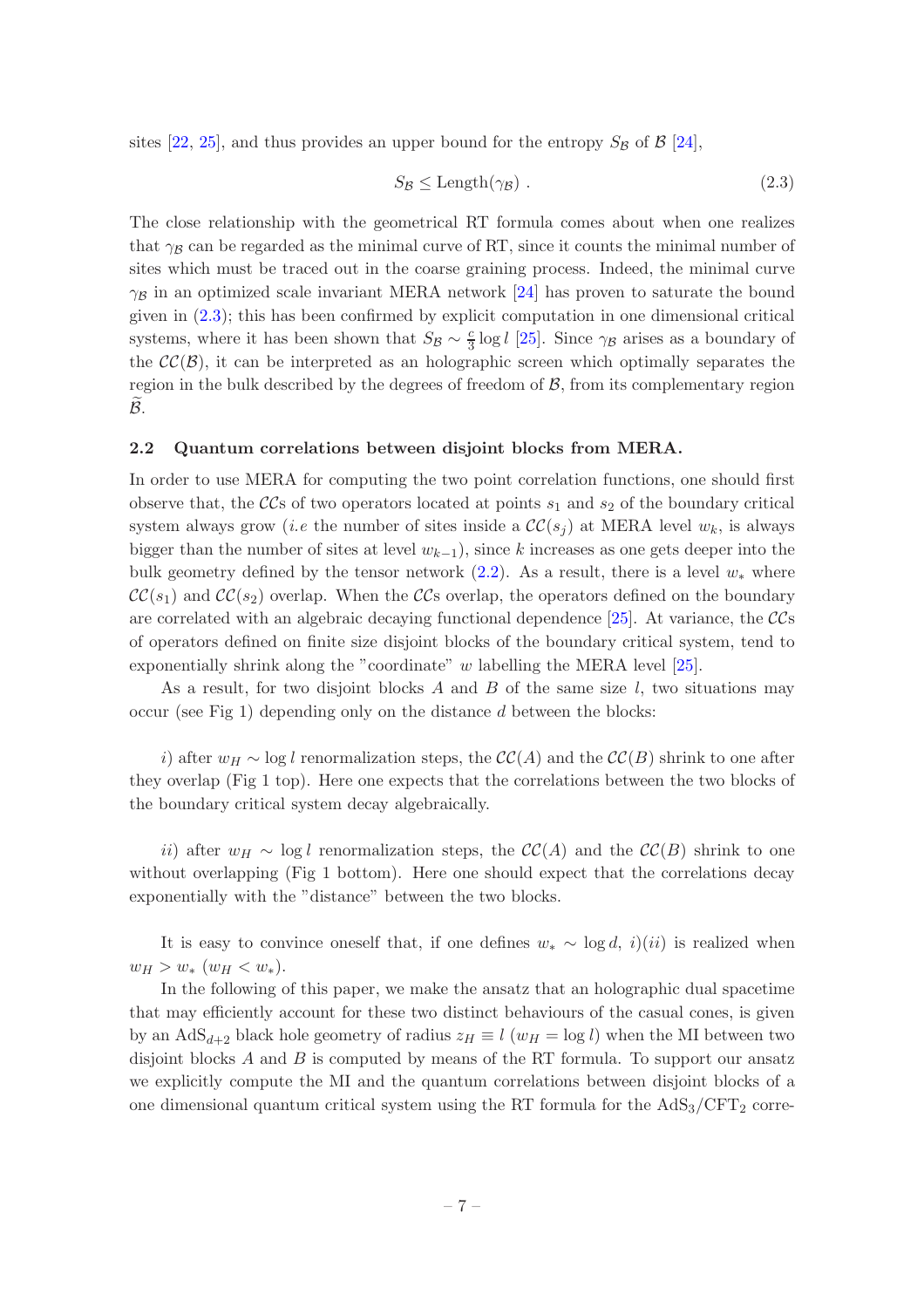

Figure 1. Top: Schematic representation of MERA CC for two disjoint finite intervals A and B when the separation between them allows for overlapping after  $w_* \sim \log d$  renormalization steps. The overlap occurs before the causal cones shrink to one (in our representation, when causal cones stabilize their width after  $w_H = \log l$  renormalization steps). Bottom: Schematic representation of MERA  $\mathcal{CC}$  for two disjoint finite intervals A and B when the separation between them does not allow for overlapping after  $w^* \sim \log d$  renormalization steps. The curve  $\gamma$  that goes through the links between the nodes of the MERA network is the minimal curve separating the  $\mathcal{CC}(A)$  and  $\mathcal{CC}(B)$  from the traced out sites in the MERA bulk geometry [\(2.2\)](#page-6-2).

spondence with the bulk metric given by a  $AdS_3$  BTZ black hole. Under these assumptions, from equation  $(1.5)$ , the MI reads

<span id="page-8-2"></span>
$$
I_{(A:B)} = \frac{1}{4G_N^{(3)}} \left[ \text{Length}(\gamma_A) + \text{Length}(\gamma_B) - \text{Length}(\gamma_{A \cup B}) \right] , \qquad (2.4)
$$

with  $\gamma_A$ ,  $\gamma_B$  and  $\gamma_{A\cup B}$  being geodesic curves in the BTZ black hole background [\[30](#page-20-1)]. As we shall see in the following sections, a computation of the MI carried using this approach supports- from a different point of view- the results obtained in [\[19](#page-19-12)].

## <span id="page-8-1"></span><span id="page-8-0"></span>3 The BTZ black hole

#### 3.1 BTZ black hole solution

Bañados, Teitelboim, and Zanelli  $(BTZ)$  showed that  $(2+1)$ -dimensional gravity has a black hole solution, the BTZ black hole, differing from the Schwarzschild and Kerr solutions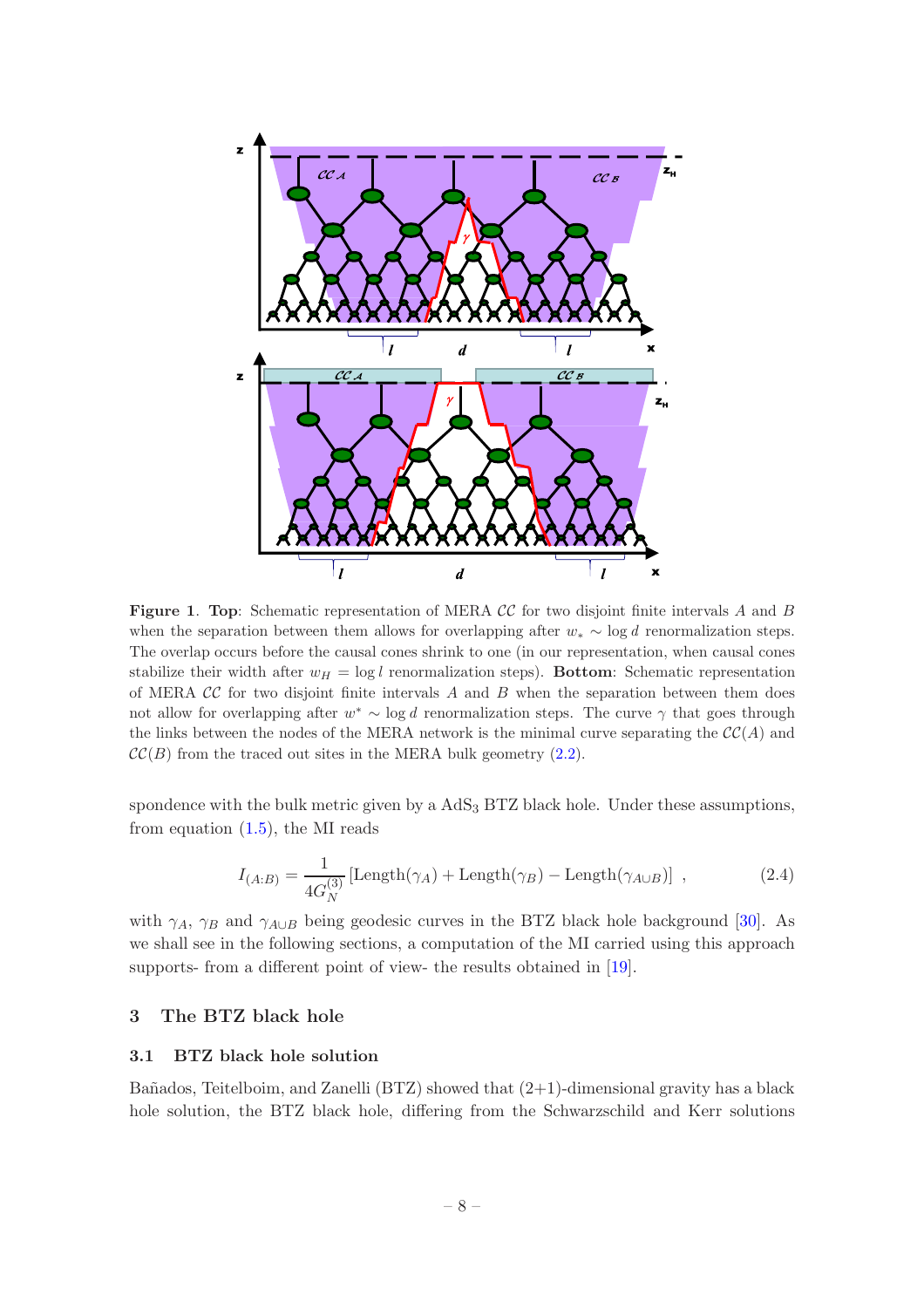mainly in that it is asymptotically anti-de Sitter rather than asymptotically flat. The BTZ solution is clearly a black hole: it has an event horizon and (when rotating) an inner horizon, and it exhibits thermodynamic properties much like those of a  $(3+1)$ -dimensional black hole [\[30\]](#page-20-1).

The BTZ black hole may be obtained by orbifolding  $AdS<sub>3</sub>$  through  $SL(2, \mathbb{C})$  identifications [\[31](#page-20-2)] and is a solution of pure gravity in three dimensions with a negative cosmological constant described by the Einstein-Hilbert action supplemented by boundary terms [\[31\]](#page-20-2),

$$
I = \frac{1}{16\pi G} \int d^3x \sqrt{g} \left( R - \frac{2}{\ell^2} \right) + I_{\text{bndy}} \,. \tag{3.1}
$$

In the following we use the Euclidean signature, and use the notation of Misner, Thorne, and Wheeler [\[32\]](#page-20-3); as a result,  $r \equiv 1/z$  so that the boundary is now located at  $r \to \infty$ . A simple solution of the equations of motion is just the  $AdS<sub>3</sub>$  spacetime,

<span id="page-9-1"></span>
$$
ds^{2} = (1 + r^{2}/\ell^{2})dt^{2} + \frac{dr^{2}}{1 + r^{2}/\ell^{2}} + r^{2}d\phi^{2}.
$$
 (3.2)

AdS<sub>3</sub> has maximal symmetry, with the isometry group being  $SL(2, \mathbb{C}) \cong SL(2, \mathbb{R})_L \times$  $SL(2,\mathbf{R})_R$ .

A more general one-parameter family of solutions is provided by the non-rotating BTZ black hole of mass  $M$  [\[31](#page-20-2)],

<span id="page-9-0"></span>
$$
ds^{2} = \frac{(r^{2} - r_{+}^{2})}{\ell^{2}} dt^{2} + \frac{\ell^{2}}{(r^{2} - r_{+}^{2})} dr^{2} + r^{2} d\phi^{2} , \qquad (3.3)
$$

describing an AdS black hole with an event horizon located at  $r = r_+ = \ell \sqrt{8GM}$  at a temperature  $T = r_{+}/2\pi \ell^{2}$ ; of course, for large r, the solution [\(3.3\)](#page-9-0) asymptotically approaches  $AdS<sub>3</sub>$ .

The metric of a rotating BTZ black hole of mass  $M$  and angular momentum  $J$  is given, instead, by

$$
ds^{2} = \frac{(r^{2} - r_{+}^{2})(r^{2} - r_{-}^{2})}{r^{2}\ell^{2}}dt^{2} + \frac{\ell^{2}r^{2}}{(r^{2} - r_{+}^{2})(r^{2} - r_{-}^{2})}dr^{2} + r^{2}(d\phi + i\frac{r_{+}r_{-}}{\ell r^{2}}dt)^{2}.
$$
 (3.4)

with

$$
M = \frac{r_+^2 + r_-^2}{\ell^2} \,, \quad J = \frac{2r_+r_-}{\ell} \,, \tag{3.5}
$$

$$
r_{\pm} = \ell \left[ \frac{M}{2} \left( 1 \pm \sqrt{1 - \left( \frac{J}{M\ell} \right)^2} \right) \right]^{\frac{1}{2}}.
$$
 (3.6)

Now, the event horizon is located at  $r = r_+$  with  $r_+ \geq r_-$  and  $r_-$  being the inner Cauchy horizon. Rotating BTZ black holes have been recently shown to be relevant in investigations of helical Tomonaga-Luttinger liquids [\[33](#page-20-4)].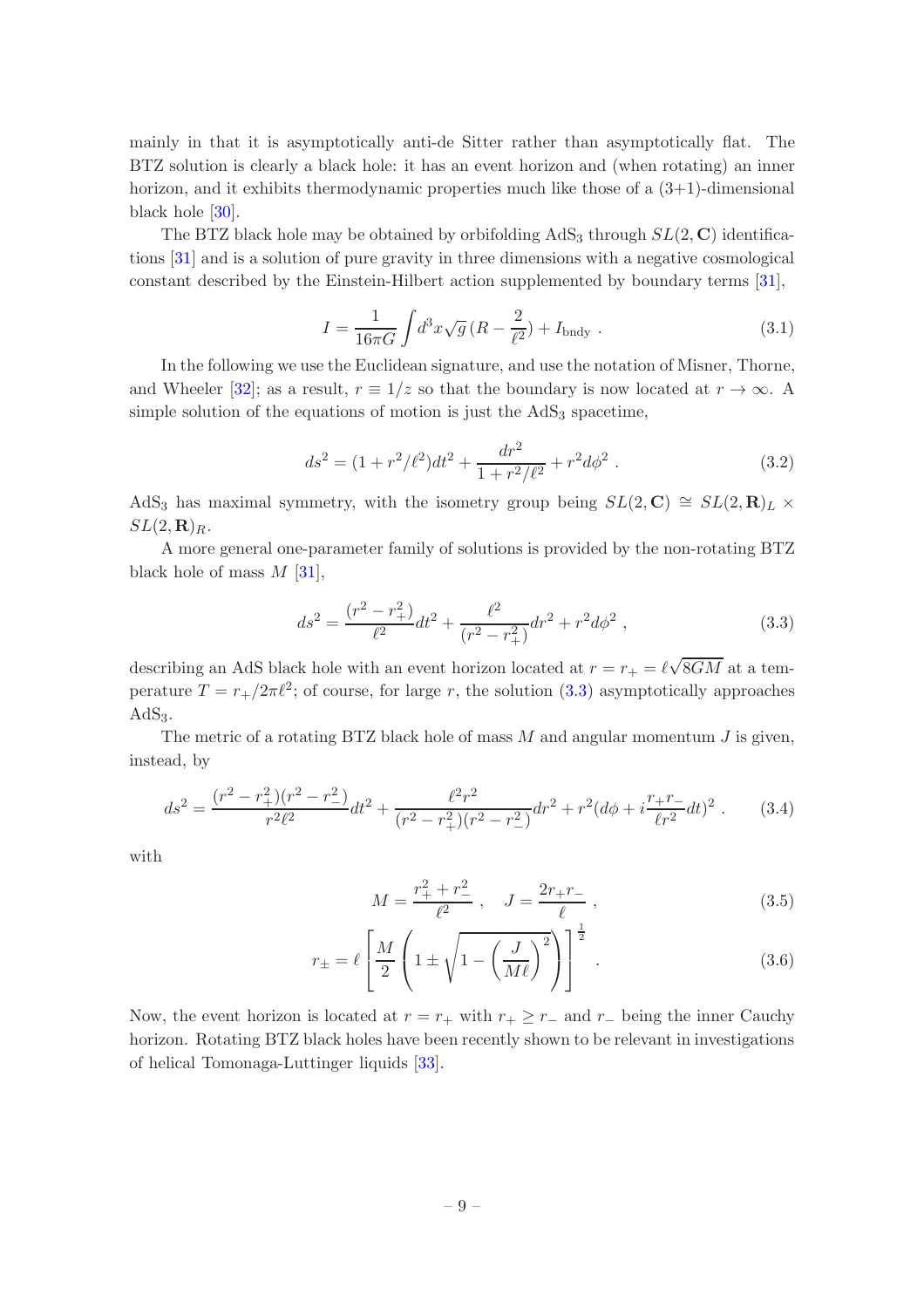#### <span id="page-10-0"></span>3.2 Dual CFT to the BTZ solution

The boundary of asymptotically AdS<sub>3</sub> spacetimes is a two dimensional torus on which one can define a dual CFT with its conformal symmetry being generated by two copies of the Virasoro algebra acting separately on the left and right moving sectors. As a result, the CFT splits into two independent sectors at thermal equilibrium with temperatures,

$$
T_L = \frac{r_+ + r_-}{2\pi \ell^2} \,, \quad T_R = \frac{r_+ - r_-}{2\pi \ell^2} \,. \tag{3.7}
$$

The mass  $M$  and the angular momentum  $J$  in the rotating BTZ black hole geometry are related to the Virasoro charges of the dual CFT on the boundary by

$$
L_0 - \frac{c}{24} = \frac{1}{16G}(M\ell + J) , \quad \tilde{L}_0 - \frac{\tilde{c}}{24} = \frac{1}{16G}(M\ell - J) .
$$
 (3.8)

with  $c = \tilde{c}$  given by the Brown-Henneaux holographic relation [\[34](#page-20-5)]

<span id="page-10-2"></span>
$$
c = \frac{3\ell}{2G_N^{(3)}}\,. \tag{3.9}
$$

In the non rotating BTZ metric [\(3.3\)](#page-9-0) one has

$$
L_0 - \frac{c}{24} = \widetilde{L}_0 - \frac{\widetilde{c}}{24} = \frac{r_+^2}{16G\ell} \ . \tag{3.10}
$$

It is easy to prove [\[31](#page-20-2)] that, for the AdS<sub>3</sub> metric, [\(3.2\)](#page-9-1)  $L_0 = \widetilde{L}_0 = 0$ ; this is just a consequence of its invariance under the  $SL(2,\mathbf{R})_L \times SL(2,\mathbf{R})_R$  group of isometries generated by  $L_{0,\pm 1}$  and  $L_{0,\pm 1}$ .

#### <span id="page-10-1"></span>3.3 Geodesics in the BTZ geometry

The RT formula uses the spacelike geodesics in a given metric. For the BTZ black hole these geodesics are well known. The length of the geodesics connecting two points  $x_i$  and  $x_j$  separated by a distance  $|x_i - x_j|$  and located at the boundary of the AdS<sub>3</sub> space whose metric is described by a BTZ Black Hole [\(3.3\)](#page-9-0), can be written as [\[35](#page-20-6)],

<span id="page-10-4"></span>
$$
L(x_i, x_j) = 2\ell \log \left[ \frac{\beta}{\pi \epsilon} \sinh \left( \frac{\pi |x_i - x_j|}{\beta} \right) \right] , \qquad (3.11)
$$

with  $\beta = 2\pi \ell^2/r_+$  and  $\epsilon$  the regularizing boundary cut-off.

Using the RT formula  $(1.5)$  and  $(3.9)$ , one gets the well known formula  $[3]$  for the EE of a single connected block A of length  $\ell_A = |x_1 - x_2|$  from the BTZ geometry; namely, one has that

<span id="page-10-3"></span>
$$
S_A = \frac{L(x_1, x_2)}{4G_N^{(3)}} = \frac{c}{3} \log \left[ \frac{\beta}{\pi \epsilon} \sinh \left( \frac{\pi \ell_A}{\beta} \right) \right]
$$

$$
\approx \begin{cases} (c/3) \log (\ell_A/\epsilon) , & r_+ \to 0 \ (\beta \to \infty) \\ (\pi c/3)(\ell_A/\beta) + \frac{c}{3} \log(\beta/2\pi \epsilon) , & r_+ \to \infty \ (\beta \to 0) \end{cases} (3.12)
$$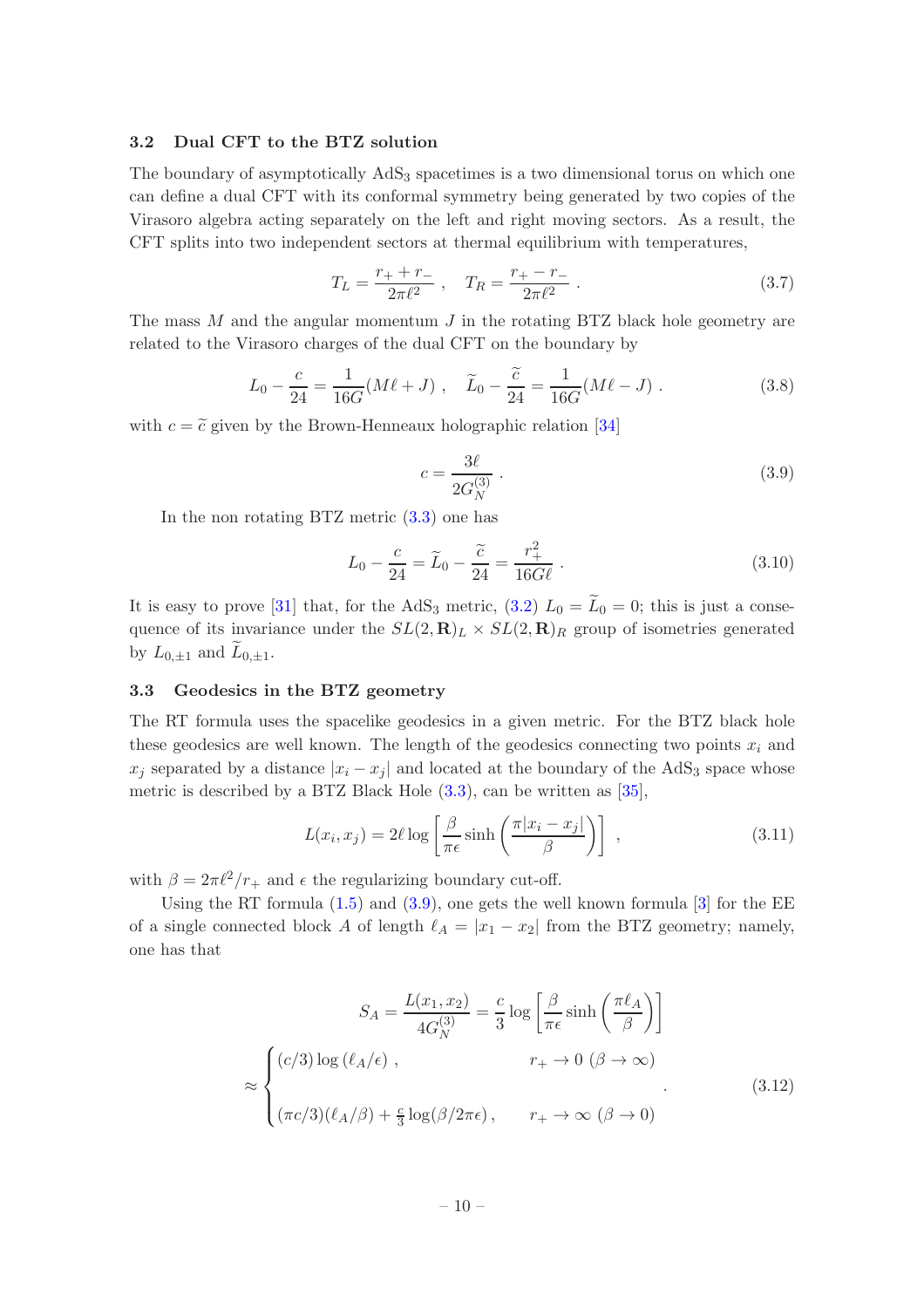

**Figure 2.** Geodesic used in computing the entanglement entropy of a region of length  $l = |x_1 - x_2|$ in the AdS Black Hole geometry. Left:  $\gamma$  does not approach the horizon (dotted line). Right:  $\gamma$ wraps around the horizon.

As expected, from eq. [\(3.12\)](#page-10-3) one recovers the logarithmic dependence only in the zero temperature limit *(i.e.,* when the size of the interval is small in comparison with the distance of the horizon from the boundary); indeed, in this limit, the BTZ geodesics stay close to the boundary and only probe the asymptotic form of the AdS<sub>3</sub> BTZ geometry. (Fig.2 Left). At variance, when the size of the simply connected region  $A$  is bigger than the distance of the horizon from the boundary, the BTZ geodesics probe the black hole horizon extending tangentially to it; this induces the linear correction to the EE which, for a single connected region A, describes now a thermal state at temperature  $T = 1/\beta$  (Fig.2) Right).

For a rotating black hole, the geodesics are given instead by

<span id="page-11-2"></span>
$$
L(x_i, x_j) = 2\ell \log \left[ \frac{\beta_L \beta_R}{\pi^2 \epsilon^2} \sinh \left( \frac{\pi |x_i - x_j|}{\beta_L} \right) \sinh \left( \frac{\pi |x_i - x_j|}{\beta_R} \right) \right] , \qquad (3.13)
$$

where  $\beta_{L,R} = 1/T_{L,R}$ . As a result one gets that

<span id="page-11-1"></span>
$$
S_A = S_A^L + S_A^R =
$$

$$
= \frac{c}{3} \log \left[ \frac{\beta_L}{\pi \epsilon} \sinh \left( \frac{\pi \ell_A}{\beta_L} \right) \right] + \frac{c}{3} \log \left[ \frac{\beta_R}{\pi \epsilon} \sinh \left( \frac{\pi \ell_A}{\beta_R} \right) \right] \,. \tag{3.14}
$$

Equation [\(3.14\)](#page-11-1) factorizes into left and right moving sectors as expected from the left-right decoupling of the  $CFT<sub>2</sub>$ .

# <span id="page-11-0"></span>4 Holographic Computation of Quantum Correlations and Mutual Information for two disjoint intervals

In this section we derive both the MI and the quantum correlations between two disjoint intervals of a one dimensional critical system described by a  $CFT<sub>2</sub>$  located at the boundary of the  $AdS<sub>3</sub>$  space. We assume in the following that the disjoint intervals A and B have equal size l and are separated by a distance d. Namely, we take  $A \equiv [u_1, v_1], B \equiv [u_2, v_2]$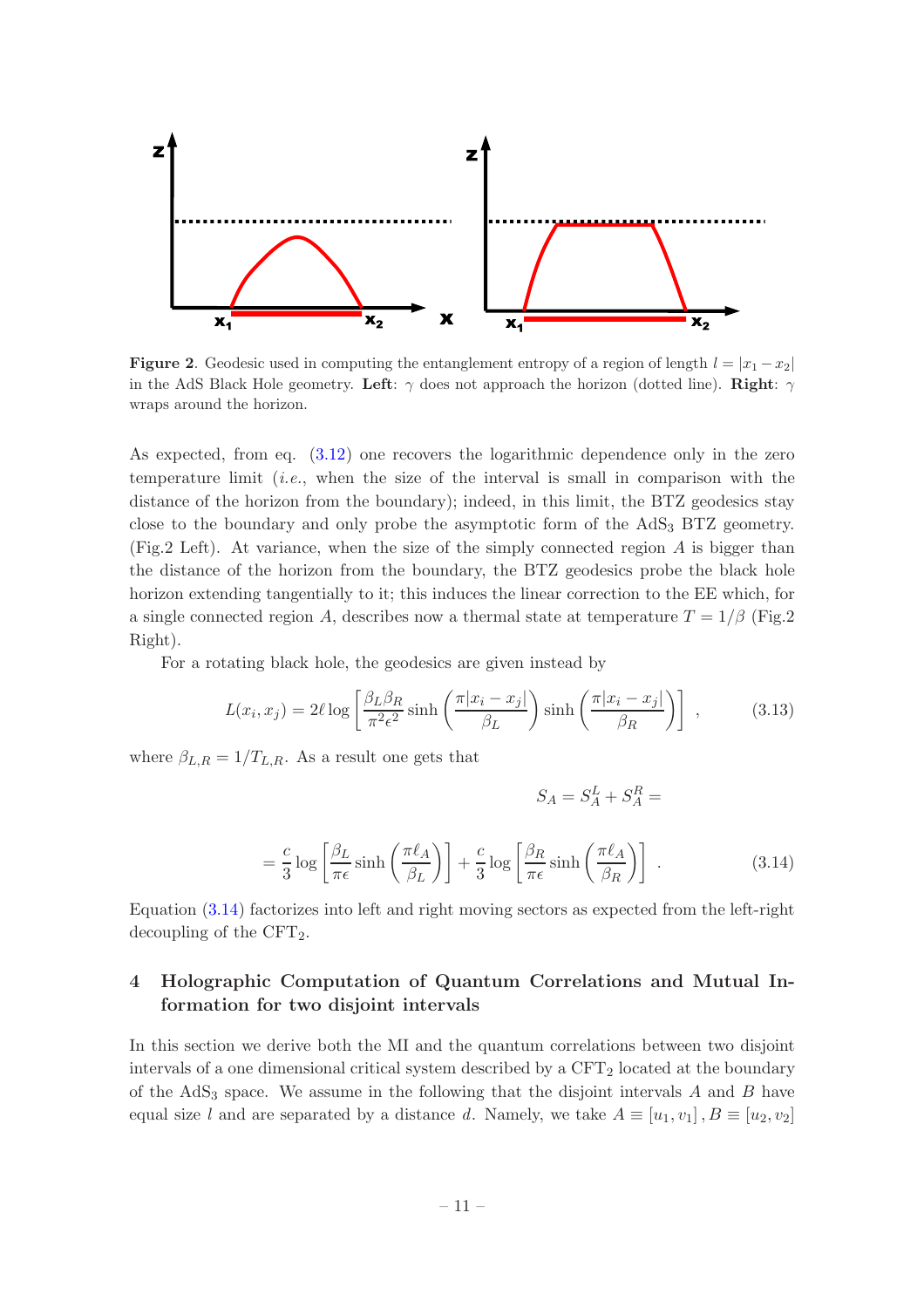with  $|u_1 - v_1| = |u_2 - v_2| = l$  and  $|v_1 - u_2| = d$  (see Fig.3). We shall see how, in both computations, one can find a critical value of a pertinent parameter at which there is a transition between two very different behaviors.

For the two disjoint intervals  $A$  and  $B$  the holographic computation of the MI requires to determine the minimal curve in the bulk homologous to  $A \cup B$ . In the MERA induced AdS/CFT correspondence, the curve  $\gamma_{A\cup B}$  is generated by tracing out the bulk sites lying outside the  $\mathcal{CC}(A)$  and  $\mathcal{CC}(B)$  and is an holographic screen for the entropy contained in  $A \cup B$ . As a result, for generating this holographic screen, there are- just as in [\[19](#page-19-12)]- only two possible options given by  $\gamma_{A\cup B}^{(con)}$  (Fig 3 Left) and  $\gamma_{A\cup B}^{(dis)}$  (Fig 3 Right), respectively: the curve  $\gamma_{A\cup B}^{(con)}$  ( $\gamma_{A\cup B}^{(dis)}$ ) corresponds to the overlapping (non-overlapping) configuration of the causal cones  $\mathcal{CC}(A)$  and  $\mathcal{CC}(B)$  depicted in Fig 1. Namely,  $\gamma_{A\cup B}^{(dis)}$ , describes a situation in which the two intervals are enough separated so that  $L_{A\cup B} = L_1(u_1, v_1) + L_2(u_2, v_2)$ , while  $\gamma_{A\cup B}^{(con)}$ , describes a situation where the separation between the intervals is so small that the minimal curve of the region  $A \cup B$ , connects the inner and outer boundaries of the two regions so that  $L_{A\cup B} = L_1(u_1, v_2) + L_2(v_1, u_2)$ .

Of course, when  $\gamma_{A\cup B}^{(dis)}$  is used in the holographic computation of the MI, the MI vanishes as a consequence of eqs. [\(1.5\)](#page-2-5) and [\(2.4\)](#page-8-2). At variance, when one uses  $\gamma_{A\cup B}^{(con)}$ , the holographic computation of the MI  $(2.4)$ , using as the metric of the AdS<sub>3</sub> bulk space the one corresponding to a BTZ black hole with the horizon located at  $z_+ = l$  from the boundary *i.e*  $\beta = 2\pi z_+$ , yields [\(3.9\)](#page-10-2)

<span id="page-12-0"></span>
$$
I_{(A:B)} = \frac{c}{3} \log \left[ \frac{\sinh (\pi T |u_1 - v_1|) \sinh (\pi T |u_2 - v_2|)}{\sinh (\pi T |u_1 - v_2|) \sinh (\pi T |v_1 - u_2|)} \right],
$$
(4.1)

with  $T = 1/\beta$ .

One sees that  $I_{(A:B)}$  in eq. [\(4.1\)](#page-12-0) equals zero when a certain ratio between  $l = |u_1 - v_1| =$  $|u_2 - v_2|$  and  $d = |v_1 - u_2|$  is reached; namely, one sees that the MI, when computed using the BTZ black hole as the metric of  $AdS_3$ , vanishes at a value of the conformal four point ratio given by  $x_0 \sim 0.53$ . This is in agreement with the result of [\[19](#page-19-12)]. However, an advantage of the MERA induced AdS/CFT correspondence lies in the fact that one can provide a rather intuitive entropic argument accounting for the use of either one of the two minimal curves depicted in Fig.3 when performing the holographic computation of MI. Indeed, since the length of the curves  $\gamma_{A\cup B}^{(con)}$  and  $\gamma_{A\cup B}^{(dis)}$  are- by definition- the sum of the entropies of all the traced out sites, the transition between the two behaviors of MI occurs when the separation between the two (equal size) disjoint blocks  $A$  and  $B$  is such that the entropy due to the the tracing out process yielding  $\gamma_{A\cup B}^{(con)}$  equals the entropy due to the tracing out process yielding  $\gamma_{A\cup B}^{(dis)}$ .

A similar transition is found also in the computation of the quantum correlations between two primary operators  $\mathcal{O}(x_A)$  and  $\mathcal{O}(x_B)$  ( $x_A \in A$  and  $x_B \in B$ ) with conformal dimension  $\Delta$  defined in the CFT<sub>d</sub> + 1 describing the boundary critical system. This should be expected in view of the bound  $(1.11)$ . The AdS/CFT correspondence implies [\[9](#page-19-1), [36\]](#page-20-7) that

$$
\langle \mathcal{O}(x_A)\mathcal{O}(x_B)\rangle \sim e^{-mL(x_A, x_B)}, \qquad (4.2)
$$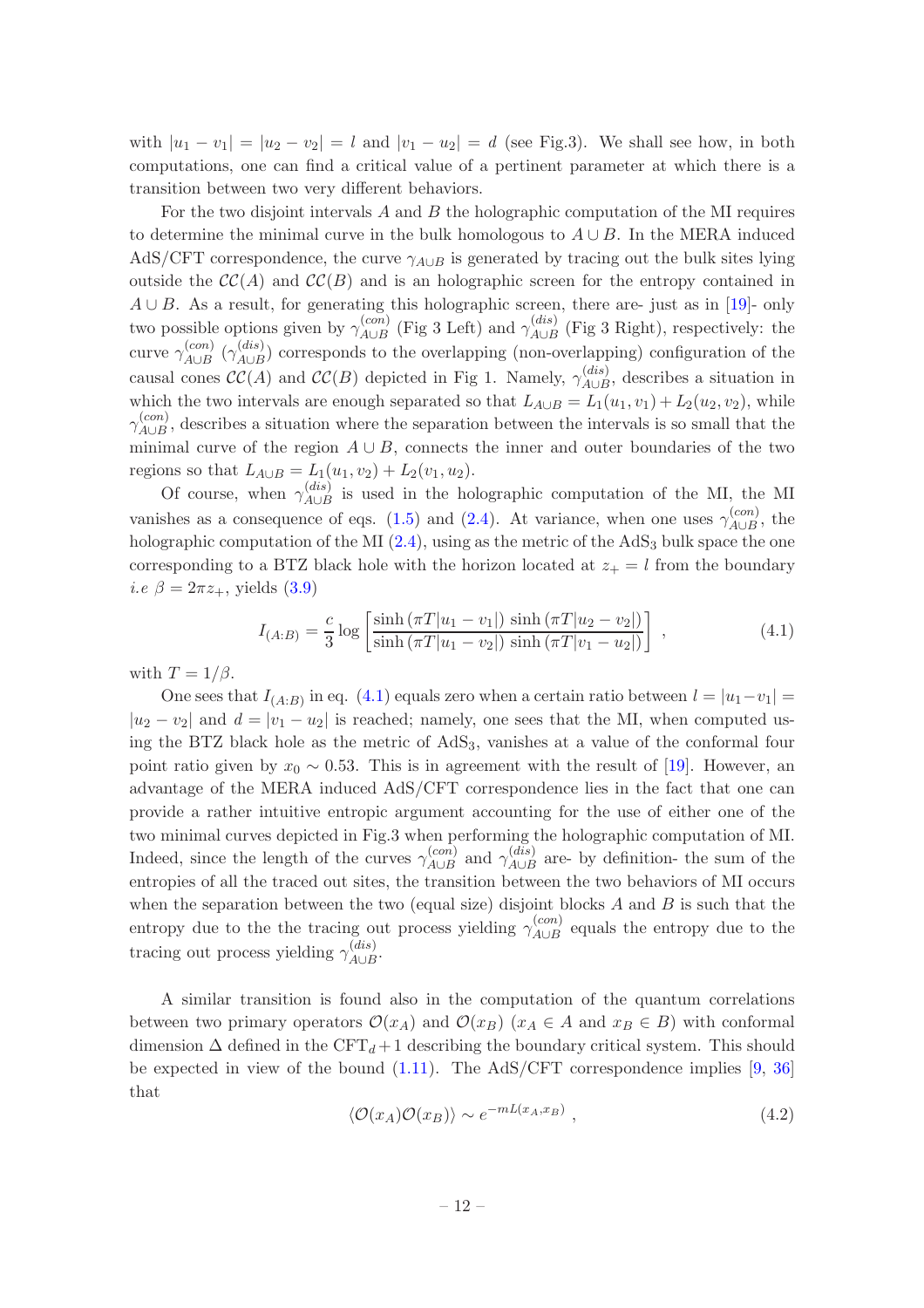

**Figure 3.** Minimal curves used in the holographic computation of  $S_{A\cup B}$  and  $I_{(A:B)}$  for to disjoint intervals A and B.

where  $\Delta \approx m\ell$  and  $L(x_A, x_B)$  is the length of the shortest geodesic connecting the boundary points  $x_A$  and  $x_B$ . Using for  $L(x_A, x_B)$  the expression given in [\(3.11\)](#page-10-4), one easily gets,

<span id="page-13-0"></span>
$$
\langle \mathcal{O}(x_A) \mathcal{O}(x_B) \rangle \sim \left[ \frac{\pi T}{\sinh \left( \pi T |x_A - x_B| \right)} \right]^{2\Delta}
$$

$$
\approx \begin{cases} |x_A - x_B|^{-2\Delta}, & z_+ \gg |x_A - x_B| \\ z_+^{-2\Delta} \exp\left( -2\pi T \Delta |x_A - x_B| \right), & z_+ \ll |x_A - x_B| \end{cases} \tag{4.3}
$$

From  $(4.3)$  one sees that there is a change from an algebraic to an exponential decaying behavior of the two point quantum correlation function and that the transition between the two regimes occurs when  $\langle \mathcal{O}(x_A)\mathcal{O}(x_B)\rangle \sim e^{-\Delta}$ . When this happens, one has that

$$
2\pi T |x_A - x_B| = \frac{|x_A - x_B|}{z_+} \approx 1 , \qquad (4.4)
$$

which defines the value of the parameter  $\mu = |x_A - x_B|/l$  at which this transition occurs [\[37](#page-20-8)].

Eqs. [\(4.1\)](#page-12-0) and [\(4.3\)](#page-13-0) are derived for infinite systems when the central charge  $c \to \infty$ . However, one may be interested in the behavior of the MI and of the quantum correlations in a regime where both the temperature  $T$  and the size of the system  $L$  are finite [\[38\]](#page-20-9). In particular, one is interested in knowing if the transition between the two very distinct behaviors found for the infinite system is still attainable and, if so, how the critical value of the pertinent parameter is going to be affected when  $T$  and  $L$  are finite. To grasp how the results obtained so far in this section are going to be changed due to these finite size effects we look at the behavior of the two point correlation functions of free fermions on the torus [\[39](#page-20-10)]. For this system one has that,

<span id="page-13-1"></span>
$$
\langle \psi(u)\psi(v)\rangle_{\nu} = \frac{\theta_{\nu}(i|u-v|T|\tau)}{\theta_{\nu}(0|\tau)} \frac{\partial_{\omega}\theta_{1}(0|\tau)}{\theta_{1}(i|u-v|T|\tau)}, \qquad (4.5)
$$

where  $\theta_{\nu}(\omega|\tau)$  are the modular Jacobi theta functions  $[40], \partial_{\omega}\theta_{1}(0|\tau) \equiv \partial_{\omega}\theta_{1}(\omega|\tau)|_{\omega=0}$ ,  $\nu$  defines the boundary conditions for  $\psi$  and  $\tau \equiv iLT$ . For instance, for finite temperature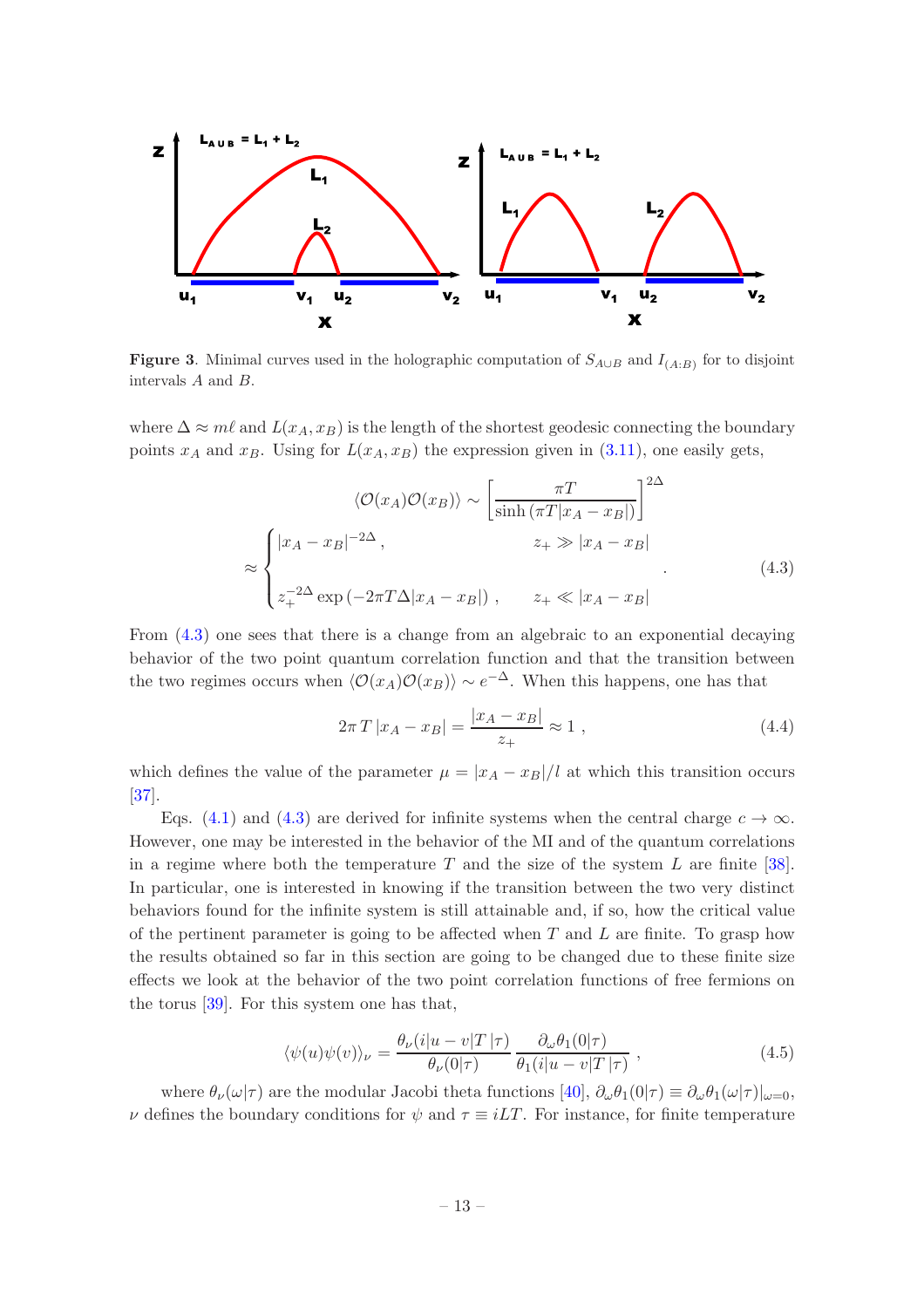boundary conditions, only the sectors  $\nu = 3, 4$  of the spin structure of the fermion contribute  $(4.5)$ ; this is to say that, on the torus, one can only choose for  $\psi$  either  $\nu = 3$ , corresponding to antiperiodic-periodic (Neveu-Schwarz, NS - Ramond, R) boundary conditions, or  $\nu = 4$ which corresponds to antiperiodic-antiperiodic (NS-NS) boundary conditions.

When  $LT \to \infty$ , using the standard representation of the  $\theta_{\nu}$  functions [\[40](#page-20-11), [41\]](#page-20-12), one gets

$$
\langle \psi(u)\psi(v)\rangle_{3(4)} = \frac{\pi T}{4\sinh \pi T|u - v|} [1 \pm 2e^{-\pi LT} \cosh 2\pi T|u - v| + \ldots], \quad (4.6)
$$

As a result, in the limit of finite T with  $L \gg |u - v|$ , one may approximate Eq. [\(4.3\)](#page-13-0) with  $\Delta = 1/2$  in terms of [\(4.5\)](#page-13-1) and write [\(4.1\)](#page-12-0) as,

$$
I_{(A:B)} = \frac{c}{3} \left[ \frac{\Upsilon(v_2, u_1) \Upsilon(u_2, v_1)}{\Upsilon(v_1, u_1) \Upsilon(v_2, u_2)} \right] + \frac{c}{3} \log \left[ \frac{\theta_{\nu}(i|u_1 - v_2|T|\tau) \theta_{\nu}(i|u_2 - v_1|T|\tau)}{\theta_{\nu}(i|u_1 - v_1|T|\tau) \theta_{\nu}(i|u_2 - v_2|T|\tau)} \right], \quad (4.7)
$$

where  $\Upsilon(u, v)$  is given by [\[39\]](#page-20-10)

$$
\Upsilon(u,v) = \log \frac{\partial_{\omega} \theta_1(0|\tau)}{\theta_1(i|u-v|T|\tau)}.
$$
\n(4.8)

For  $L \gg |u - v|$  one has that  $\Upsilon(u, v) \sim \log 1/(i|u - v|)$ ; as a result one has

<span id="page-14-1"></span>
$$
I_{(A:B)} = \frac{c}{3} \log \left( \frac{x}{1-x} \right) + \frac{c}{3} \log \left[ \frac{\theta_{\nu}(i|u_1 - v_2|T|\tau) \theta_{\nu}(i|u_2 - v_1|T|\tau)}{\theta_{\nu}(i|u_1 - v_1|T|\tau) \theta_{\nu}(i|u_2 - v_2|T|\tau)} \right],
$$
(4.9)

where x is defined in  $(1.13)$ . One notices that  $(4.9)$  reduces to  $(1.14)$  when the separation between the intervals is very small since the function  $f_{\nu}(x, \tau)$  defined as

$$
f_{\nu}(x,\tau) = \log \left( \frac{\theta_{\nu}(i|u_1 - v_2|T|\tau) \theta_{\nu}(i|u_2 - v_1|T|\tau)}{\theta_{\nu}(i|u_1 - v_1|T|\tau) \theta_{\nu}(i|u_2 - v_2|T|\tau)} \right) ,
$$
\n(4.10)

approaches zero when  $x \to 1$  while  $f_{\nu}(x, \tau) > 0$  for  $x \leq 1$ .

We observe that, in a rather large range of values for  $T$  and  $L$ , there is still a transition between two very different behaviors of the MI. However, the critical value  $x_0$ , at which the transition occurs strongly depends on the ratio  $l/L$  *i.e,*  $1/|\tau| = (LT)^{-1}$  as reported in Fig. 4. Indeed, a numerical analysis shows that, for a finite system,  $x_0$  is always  $x_0 < 1/2$ and that, only as  $L \to \infty$ ,  $x_0 \to 1/2$  recovering the result in [\[19](#page-19-12)].

For the sake of completeness we shall compute the quantum correlators and the MI in a rotating BTZ black hole background in Appendix A.

## <span id="page-14-0"></span>5 Concluding Remarks

Originally developed within string theory, the AdS/CFT correspondence provides a geometrical framework to investigate also strongly coupled condensed matter and spin systems at criticality . An intriguing observation has been that MERA [\[25](#page-19-17)] may be efficiently described through the AdS/CFT correspondence by introducing an AdS metric in a pertinently engineered bulk space [\[22](#page-19-15), [24\]](#page-19-16). In this paper we use this MERA induced AdS/CFT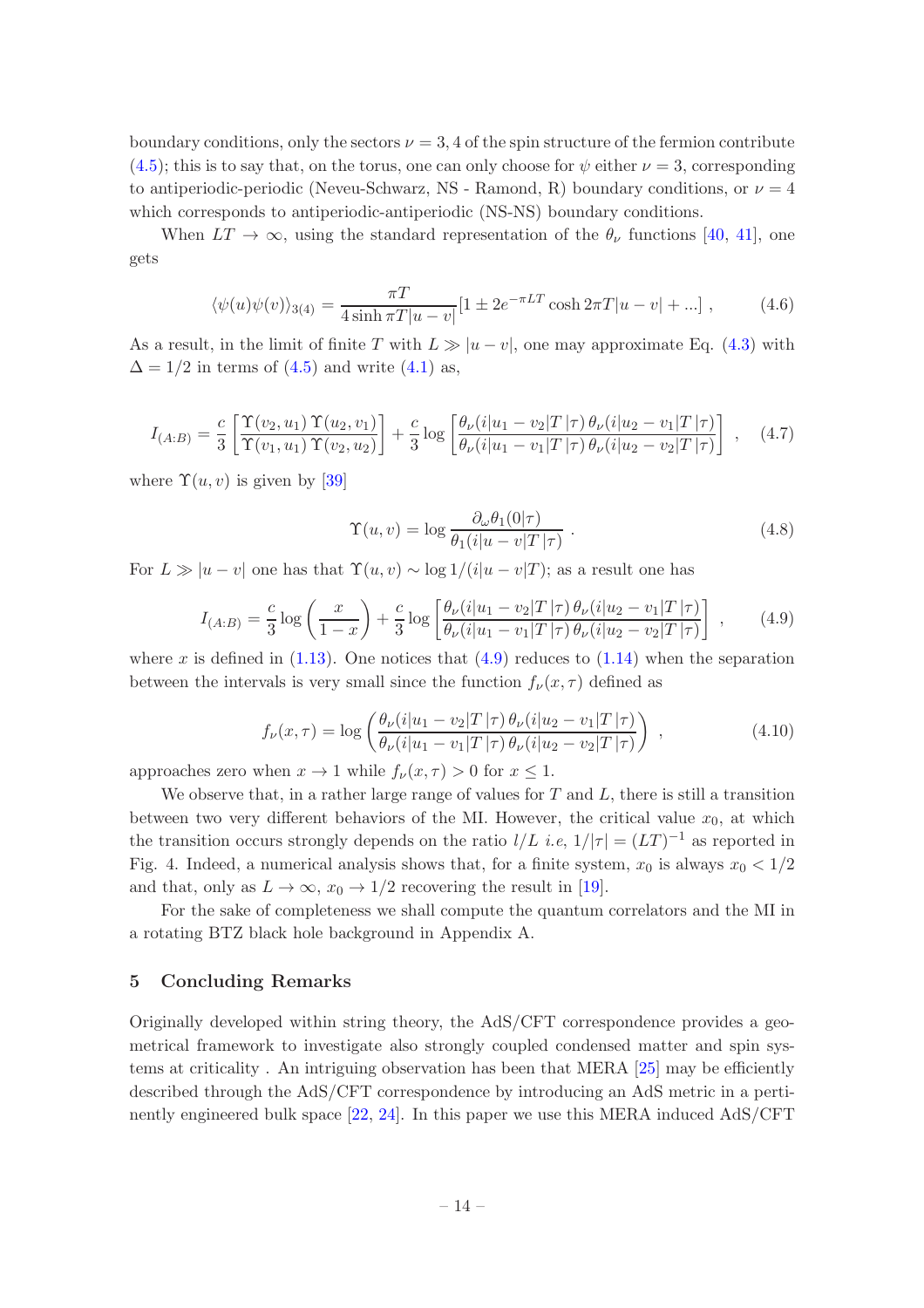

**Figure 4.** Dependence of the transition point  $x_0$  on  $|\tau| = LT$  i.e  $1/|\tau| \propto l/L$  for the non rotating BTZ black hole (Eq  $(4.9)$ , circles) and for the quasi-extremal rotating BTZ black hole (Eq  $(A.3)$ , squares).

correspondence to provide a framework in which the mutual information and the two point quantum correlations between disjoint blocks of a quantum system at criticality may be evaluated. We feel that an advantage of this approach is that, at least in principle, is not strictly confined to the analysis of one dimensional critical systems.

In order to get an hint on the pertinent metric to be used to describe the MERA induced bulk  $AdS_{d+2}$  space, we observed here that, when computing the quantum correlations between two disjoint blocks of a boundary quantum critical system, the structure of the causal cones characteristic of MERA implies the existence of two different regimes attainable by tuning the ratio between the size and the separation of the disjoint blocks. To account for this transition we proposed that the MERA induced holographic dual bulk spacetime could be described by an  $AdS_{d+2}$  black hole and used the RT formula to compute the MI of two disjoint regions of the boundary critical system. Intuitively speaking, this amounts to orbifolding the AdS geometry introduced in [\[22,](#page-19-15) [24\]](#page-19-16) when dealing with disjoint blocks.

As an explicit example, we used a BTZ AdS<sub>3</sub> black hole to compute the MI and the quantum correlations between two disjoint intervals of a one dimensional boundary quantum critical system: here, our analysis not only confirmed the existence of the phase transition emerging when the conformal four point ratio reaches a critical value but also provided a rather intuitive entropic argument explaining the source of this instability. Furthermore, we showed how non universal behaviors may emerge in the holographic computation of the MI between two well separated disjoint blocks. Of course, our analysis does not exclude the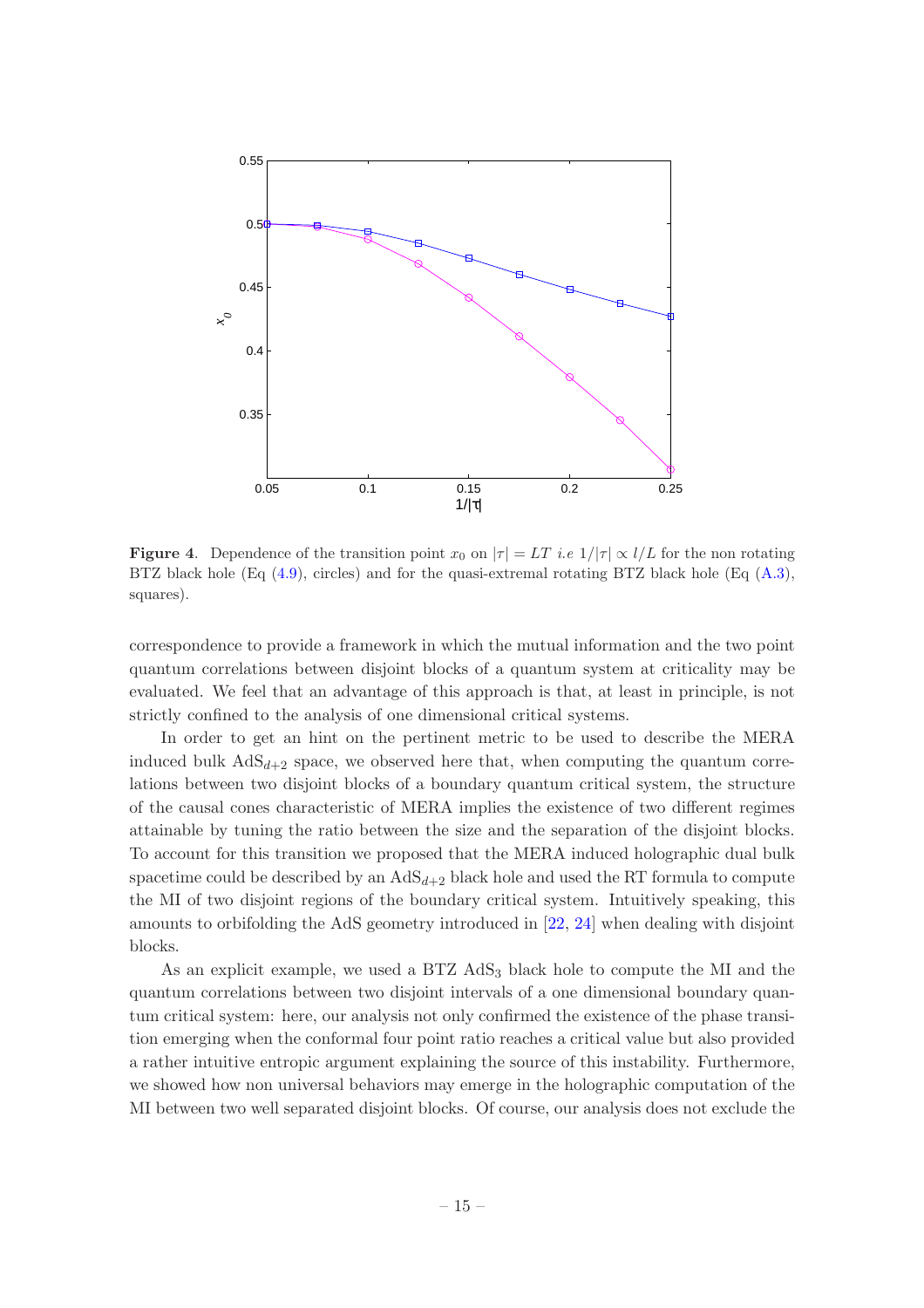possibility that other geometries -such as Lifshitz geometries- may account for the behavior of the causal cones of disjoint blocks in MERA.

A remarkable feature of the RT approach to the computation of MI and EE taken in this paper is that it associates with each spatial region of the boundary a unique spatial region of the bulk  $[6]$ . This bulk to boundary map -via the structure of the causal cones- seems to play an intriguing role also in MERA. Indeed, we exploited this map in MERA to give an ansatz for the dual holographic geometry associated to a region made of two disjoint blocks of the d-dimensional boundary critical system. We, then, observed that -when the separation between the two blocks exceeds a critical value- the quantum correlations exhibit a thermal behaviour and the EE may be computed as the thermodynamic entropy associated to a certain black hole. In the context of the AdS/CFT correspondence thermal states have been recently constructed in [\[7\]](#page-19-2).

The AdS/CFT correspondence, is a strong-weak duality. This amounts to say that, when the dual gravity description of a quantum system is classical, the correlations on the boundary theory are quantum and highly non-local (entanglement) [\[28\]](#page-19-20). In the MERA induced AdS/CFT correspondence, the locality of the emerging AdS space is due to the existence of entanglement at all scales in the quantum critical system located at the boundary. We feel that our results may help to elucidate the nature (quantum and/or classical) of the correlations computed using the RT formula within the AdS/CFT correspondence. Indeed, despite the fact that MI quantifies both classical and quantum correlations, recently, in [\[42](#page-20-13)], it has been shown that MI, when computed using the holographic RT formula, obeys the same monogamy relations required for a true measure of entanglement. Since the monogamy relations severely limit the amount of entanglement sharable between the different parts of an arbitrarily partitioned system [\[43](#page-20-14)] this should imply a truly quantum nature of the correlations measured in the holographic computation of the MI. In [\[15\]](#page-19-10), using numerical methods to compute a true measure of entanglement such as negativity, it has been found that the entanglement between disjoint intervals in spin chains at criticality also showed a crossover from pure algebraic decay to pure exponential decay when a critical ratio between the separation and the size of the intervals was reached.

Finally, we feel that the use of a pertinent metric in the AdS space built from the MERA induced AdS/CFT correspondence may be exploited also as a way to look for alternative and- hopefully- more powerful ways of optimizing MERA tensor networks.

#### <span id="page-16-0"></span>A Quantum correlators and MI in the rotating BTZ background

In this appendix we compute the MI and quantum correlations between two disjoint intervals of the same size  $l$  when the background metric is a rotating BTZ black hole.

When the distance between the two intervals is small enough, the geodesic of minimal length is  $L_{A\cup B}^{(con)} = L(u_1, v_2) + L(v_1, u_2)$ ; using [\(3.13\)](#page-11-2), one gets

<span id="page-16-1"></span>
$$
I_{(A:B)} = \frac{c}{3} \log \left[ \frac{\sinh^2 (\pi T_L \varrho_1)}{\sinh (\pi T_L \varrho_2) \sinh (\pi T_L \varrho_3)} \frac{\sinh^2 (\pi T_R \varrho_1)}{\sinh (\pi T_R \varrho_2) \sinh (\pi T_R \varrho_3)} \right],
$$
 (A.1)

where  $\varrho_1 \equiv |u_1 - v_1| = |u_2 - v_2| = l$ ,  $\varrho_2 \equiv |u_2 - v_1| = d$  and  $\varrho_3 \equiv |u_1 - v_2| = 2l + d$ . In equation [\(A.1\)](#page-16-1), the event horizon is located at  $z_+ = 1/r_+ = l$  and, upon introducing the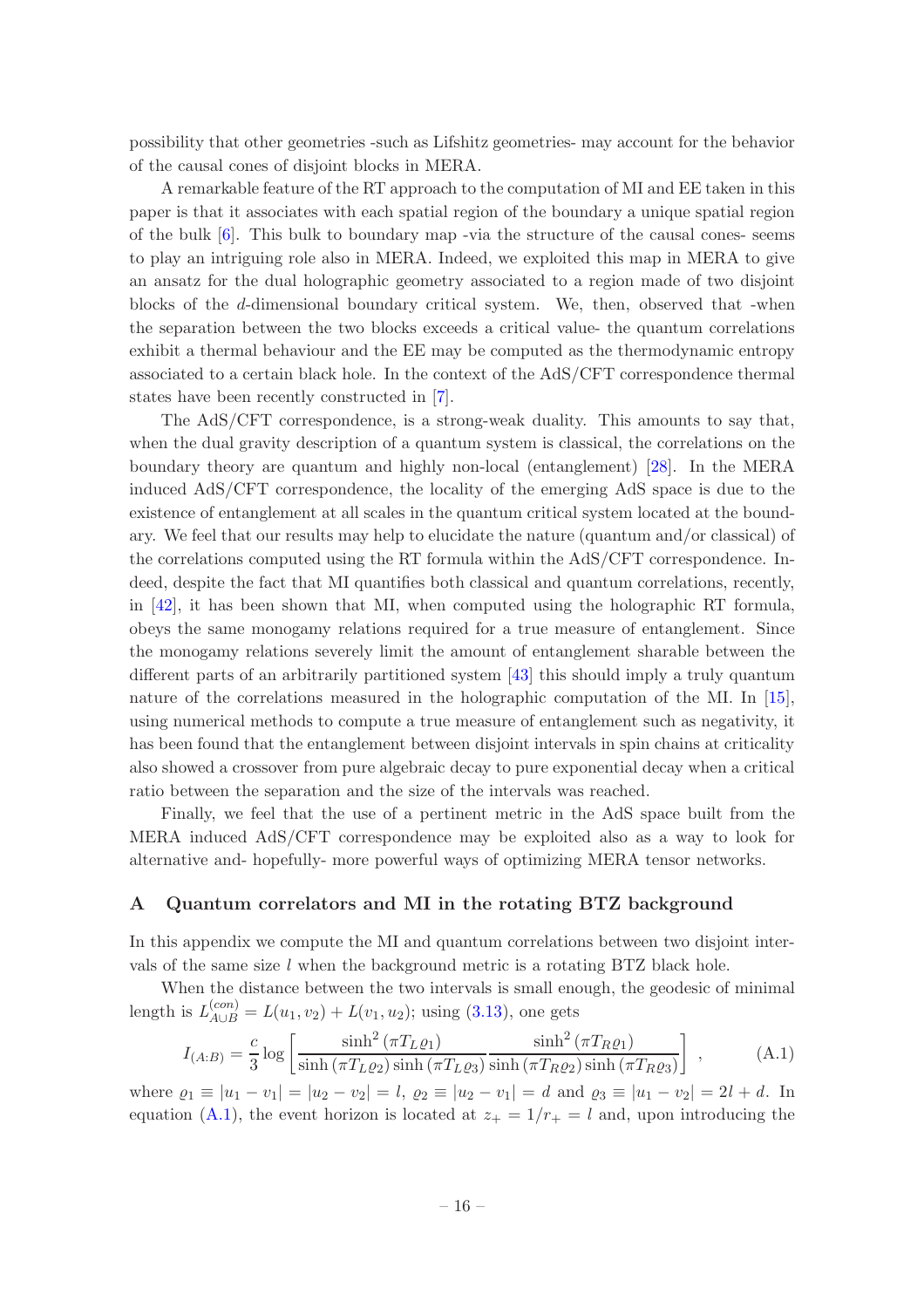two variables  $z_L = 1/(r_+ + r_-)$  and  $z_R = 1/(r_+ - r_-)$  such that  $z_L < z_+ < z_R$ , one is able to define the two temperatures  $T_L = 1/2\pi z_L$  and  $T_R = 1/2\pi z_R$  (Fig.5).

For the near extremal BTZ black hole, *i.e*, for a black hole in which  $M\ell \gtrsim J$  ( $r_{+} \gtrsim r_{-}$ ,  $z_R \to \infty$ , equation [\(A.1\)](#page-16-1) may be written as,

<span id="page-17-1"></span>
$$
I_{(A:B)} = \frac{c}{3} \log \left( \frac{x}{1-x} \right) + \frac{c}{3} \log \left[ \frac{\sinh^2 \left( \pi T_L \varrho_1 \right)}{\sinh \left( \pi T_L (\pi T_L \varrho_2) \sinh \left( \pi T_L \varrho_3 \right) \right)} \right]. \tag{A.2}
$$

One sees from equation  $(A.2)$  that the decoupling of the right and left moving sectors induced by the presence of two horizons, plus the near extremality condition of the spinning black hole, yields an expression for the MI which decomposes in two terms: one -identical to  $(1.14)$ -depends only on c and the conformal ratio x- and a second identical to  $(4.1)$ . It is easy to convince oneself that equation [\(4.9\)](#page-14-1) when  $T = T<sub>L</sub>$  reproduces the second term of  $(A.2)$ . As a result, the MI of two disjoint intervals in a finite system of total length L may be written as,

<span id="page-17-0"></span>
$$
I_{(A:B)} = \frac{2c}{3} \log \left( \frac{x}{1-x} \right) + \frac{c}{3} \log \left( \frac{\theta_{\nu}(i|u_1 - v_2|T_L|\tau) \theta_{\nu}(i|u_2 - v_1|T_L|\tau)}{\theta_{\nu}(i|u_1 - v_1|T_L|\tau) \theta_{\nu}(i|u_2 - v_2|T_L|\tau)} \right) , \quad (A.3)
$$

with  $\tau = iLT_L$ .

For the rotating extremal BTZ black hole, numerical simulations show that  $1/|\tau|$ weakly affects the location of the transition point  $x_0$  for the MI (Fig. 4). Furthermore, it appears from our results and those presented in [\[19\]](#page-19-12), that the MI is parametrically small at  $x_0$ . As a result, due to the inequality  $(1.11)$ , one should expect also here a transition for the quantum correlations.

For the rotating BTZ black hole, the behavior of the quantum correlations between points located in different disjoint intervals is given by,

<span id="page-17-3"></span>
$$
\langle \mathcal{O}(x_A)\mathcal{O}(x_B)\rangle \sim \left[\frac{\beta_L \beta_R}{\pi^2} \sinh\left(\frac{\pi |x_A - x_B|}{\beta_L}\right) \sinh\left(\frac{\pi |x_A - x_B|}{\beta_R}\right)\right]^{-2\Delta} . \tag{A.4}
$$

When the near extremality condition is satisfied, *i.e*, when  $r_+ \gtrsim r_-\,$ , so  $\beta_R \to \infty$ , the two point correlations behave as,

<span id="page-17-2"></span>
$$
\langle \mathcal{O}(x_A)\mathcal{O}(x_B)\rangle \sim \left(\frac{1}{|x_A - x_B|}\right)^{2\Delta} \left(\frac{2\pi}{\beta_L}\right)^{2\Delta} \exp\left(-\frac{2\pi\Delta|x_A - x_B|}{\beta_L}\right) . \tag{A.5}
$$

Eq.  $(A.5)$  shows the existence of a crossover from pure algebraic decay to pure exponential decay of the quantum correlations as  $\mu = |x_A - x_B|/z_+$  increases.

## Acknowledgments

We are grateful to S. Bose and H. Wichterich for many very fruitful insights and stimulating correspondence at the early stages of this project. We thank J. Hung and G. Grignani for a critical reading of the manuscript. We benefited from discussions with R.C. Myers, J.I Cirac, R.N.C Pfeifer, G. Evenbly, J. McGreevy and B. Swingle. JMV was supported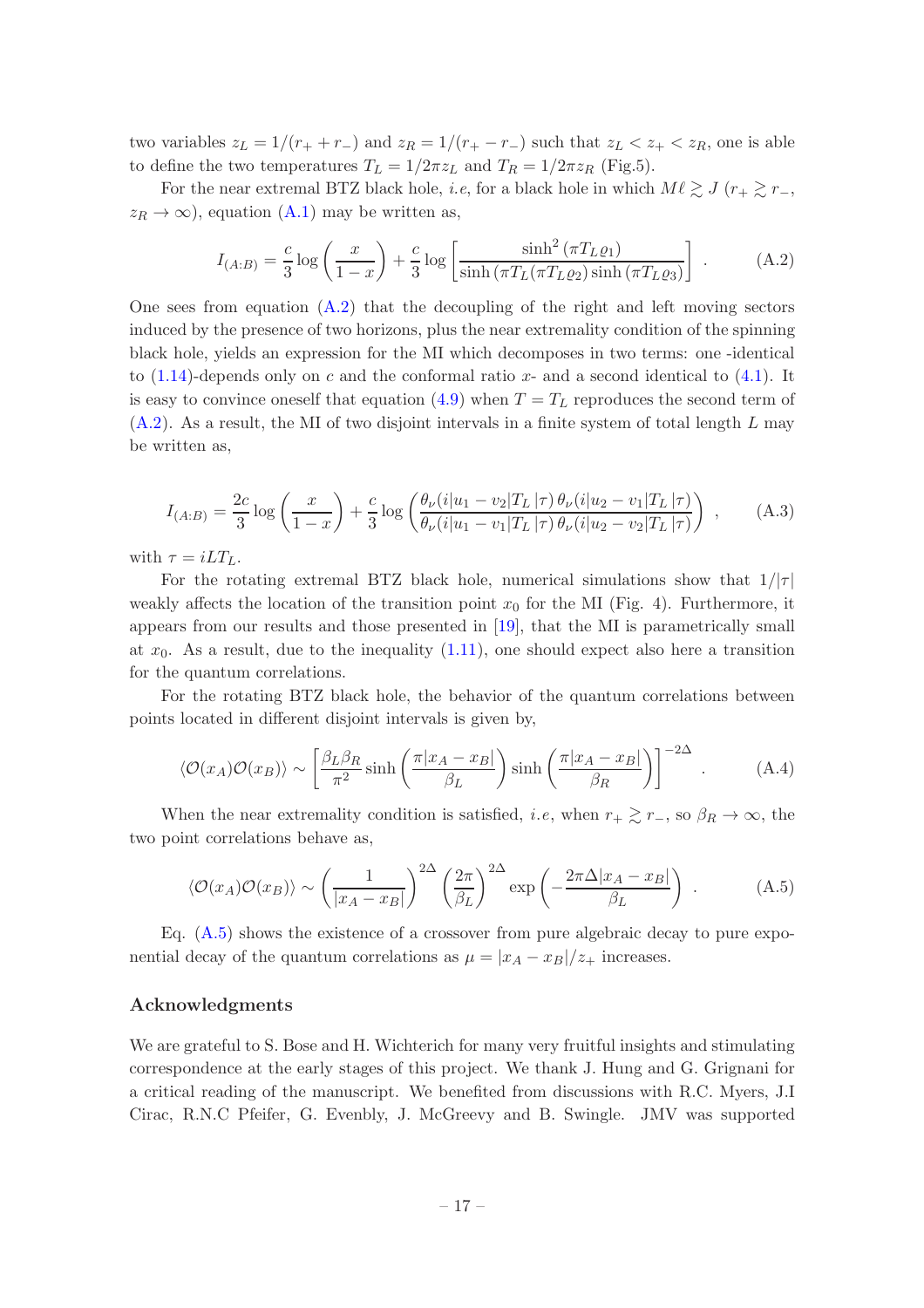

**Figure 5.** Characteristic length scales  $z_R$  and  $z_L$  of the rotating BTZ black hole background. The event horizon  $z_+$  lies between  $z_L < z_+ < z_R$  (thin dotted line between  $z_L$  and  $z_R$ ). **Top.** Geodesic connecting the two closest boundary points of the intervals A and B used in the computation of eq. [\(A.4\)](#page-17-3). Bottom: Geodesic  $L_{A\cup B}^{(con)} = L(u_2, v_2) + L(v_1, u_2)$  used in the computation of eq. [\(A.2\)](#page-17-1).

by the Spanish Office for Science FIS2009-13483-C02-02, Fundación Séneca Región de Murcia 11920/PI/09 and the UPCT "Programa de Movilidad". We thank the University College of London (UK) and the International Institute of Physics in Natal (Brazil) for their hospitality at several stages of this project.

#### References

- <span id="page-18-0"></span>[1] C. Holzhey, F. Larsen, and F. Wilczek, Geometric and renormalized entropy in conformal field theory, Nucl. Phys. B 424 (1994), no. 3 443–467, [[hep-th/9403108](http://xxx.lanl.gov/abs/hep-th/9403108)].
- [2] M. Caraglio and F. Gliozzi, Entanglement entropy and twist fields, JHEP 2008 (2008), no. 11 076, [[arXiv:0808.4094](http://xxx.lanl.gov/abs/0808.4094)].
- <span id="page-18-1"></span>[3] P. Calabrese and J. Cardy, *Entanglement entropy and quantum field theory*, *J. Stat. Mech.*: Theory Exp. P06002 (2004) [[hep-th/0405152](http://xxx.lanl.gov/abs/hep-th/0405152)].
- <span id="page-18-2"></span>[4] S. Ryu and T. Takayanagi, Aspects of holographic entanglement entropy, JHEP 0608:045 (2006) [[hep-th/0605073](http://xxx.lanl.gov/abs/hep-th/0605073)].
- <span id="page-18-3"></span>[5] S. Ryu and T. Takayanagi, Holographic derivation of entanglement entropy from AdS/CFT, Phys. Rev. Lett. 96 (2006) 181602, [[hep-th/0603001](http://xxx.lanl.gov/abs/hep-th/0603001)].
- <span id="page-18-4"></span>[6] D. V. Fursaev, Proof of the holographic formula for entanglement entropy, JHEP 9 (2006) 18–+, [[hep-th/0606184](http://xxx.lanl.gov/abs/hep-th/0606184)].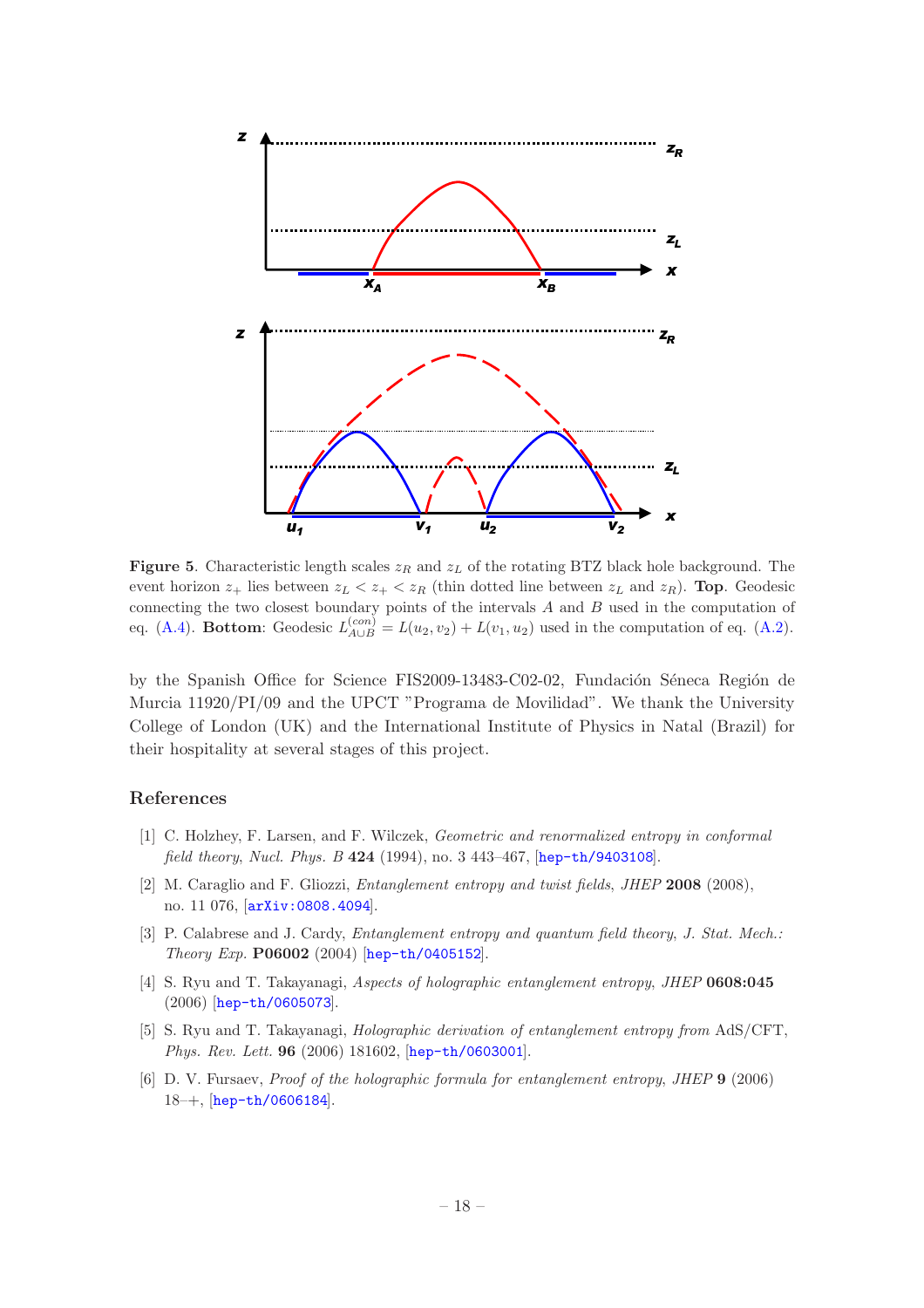- <span id="page-19-2"></span>[7] H. Casini, M.Huerta, and R. C. Myers, Towards a derivation of holographic entanglement entropy, JHEP 036 (2011) 1105, [[arXiv:1102.0440](http://xxx.lanl.gov/abs/1102.0440)].
- <span id="page-19-0"></span>[8] M. Headrick and T. Takayanagi, Holographic proof of the strong subadditivity of entanglement entropy, Phys. Rev. D 76 (2007), no. 10 106013,  $[ary:0704.3719]$ .
- <span id="page-19-1"></span>[9] O. Aharony, S. Gubser, J. Maldacena, H. Ooguri, and Y. Oz, Large N field theories, string theory and gravity, Phys. Rep.  $323$  (2000) 183, [[hep-th/9905111](http://xxx.lanl.gov/abs/hep-th/9905111)].
- <span id="page-19-3"></span>[10] L. Susskind and E. Witten, The holographic bound in Anti de Sitter space, [hep-th/9805114](http://xxx.lanl.gov/abs/hep-th/9805114).
- <span id="page-19-4"></span>[11] S. Furukawa, V. Pasquier, and J. Shiraishi, *Mutual information and boson radius in*  $c=1$ critical systems in one dimension, Phys. Rev. Lett.  $102$  (2009) 170602,  $[array:10809.5113]$ .
- <span id="page-19-5"></span>[12] P. Calabrese, J. Cardy, and E. Tonni, Entanglement entropy of two disjoint intervals in conformal field theory, J. Stat. Mech.: Theory Exp. P11001 (2009) [[arXiv:0905.2069](http://xxx.lanl.gov/abs/0905.2069)].
- <span id="page-19-6"></span>[13] M. W. Wolf, F. Verstraete, M. Hastings, and J. Cirac, Area laws in quantum systems: Mutual information and correlations, Phys Rev Lett 100 (2008) 070502, [[arXiv:0704.3906](http://xxx.lanl.gov/abs/0704.3906)].
- <span id="page-19-7"></span>[14] G. Vidal and R. F. Werner, A computable measure of entanglement, Phys. Rev. A 65 (Feb, 2002) 032314, [[quant-ph/0102117](http://xxx.lanl.gov/abs/quant-ph/0102117)].
- <span id="page-19-10"></span>[15] H. Wichterich, J. Molina-Vilaplana, and S. Bose, Scaling of entanglement between separated blocks in spin chains at criticality, Phys. Rev.  $A \, 80 \, (2009) \, 010304(R)$ ,  $[\text{arXiv:0811.1285}]$  $[\text{arXiv:0811.1285}]$  $[\text{arXiv:0811.1285}]$ .
- <span id="page-19-11"></span>[16] S. Marcovitch, A. Retzker, M. B. Plenio, and B. Reznik, Critical and noncritical long-range entanglement in Klein-Gordon fields, Phys. Rev. A 80 (2009) 012325, [[arXiv:0811.1288](http://xxx.lanl.gov/abs/0811.1288)].
- <span id="page-19-8"></span>[17] H. Casini and M. Huerta, A finite entanglement entropy and the c-theorem, Phys. Lett. B600 (2004) 142–150, [[hep-th/0405111](http://xxx.lanl.gov/abs/hep-th/0405111)].
- <span id="page-19-9"></span>[18] H. Casini, C. Fosco, and M. Huerta, Entanglement and alpha entropies for a massive Dirac field in two dimensions, *J. Stat. Mech.* **0507** (2005) P007, [[cond-mat/0505563](http://xxx.lanl.gov/abs/cond-mat/0505563)].
- <span id="page-19-12"></span>[19] M. Headrick, *Entanglement* Rényi entropies in holographic theories, *Phys. Rev D* 82 (2010), no. 12 126010, [[arXiv:1006.0047](http://xxx.lanl.gov/abs/1006.0047)].
- <span id="page-19-13"></span>[20] B.-Q. Jin and V. Korepin, Entanglement entropy for disjoint subsystems in XX spin chain, [arXiv:1104.1004](http://xxx.lanl.gov/abs/1104.1004).
- <span id="page-19-14"></span>[21] S. Hawking and D. Page, Thermodynamics of black holes in Anti-de Sitter space, Commun. Math. Phys. 87 (1982) 577–588.
- <span id="page-19-15"></span>[22] B. Swingle, Entanglement renormalization and holography, [arXiv:0905.1317](http://xxx.lanl.gov/abs/0905.1317).
- [23] B. Swingle, Mutual information and the structure of entanglement in quantum field theory, [arXiv:1010.4038](http://xxx.lanl.gov/abs/1010.4038).
- <span id="page-19-16"></span>[24] G. Evenbly and G. Vidal, Tensor network states and geometry, [arXiv:1106.1082](http://xxx.lanl.gov/abs/1106.1082).
- <span id="page-19-17"></span>[25] G. Vidal, Class of quantum many-body states that can be efficiently simulated, Physical Review Letters 101 (2008), no. 11 110501, [[quant-ph/0610099](http://xxx.lanl.gov/abs/quant-ph/0610099)].
- <span id="page-19-18"></span>[26] G. Vidal, Entanglement renormalization, Phys. Rev. Lett. 99 (2007) 220405, [[cond-mat/0512165v2](http://xxx.lanl.gov/abs/cond-mat/0512165v2)].
- <span id="page-19-19"></span>[27] D. J. Gross and H. Ooguri, Aspects of large N gauge theory dynamics as seen by string theory, Phys. Rev. D 58 (1998) 106002, [[hep-th/9805129](http://xxx.lanl.gov/abs/hep-th/9805129)].
- <span id="page-19-20"></span>[28] M. V. Raamsdonk, Comments on quantum gravity and entanglement, [arXiv:0907.2939](http://xxx.lanl.gov/abs/0907.2939).